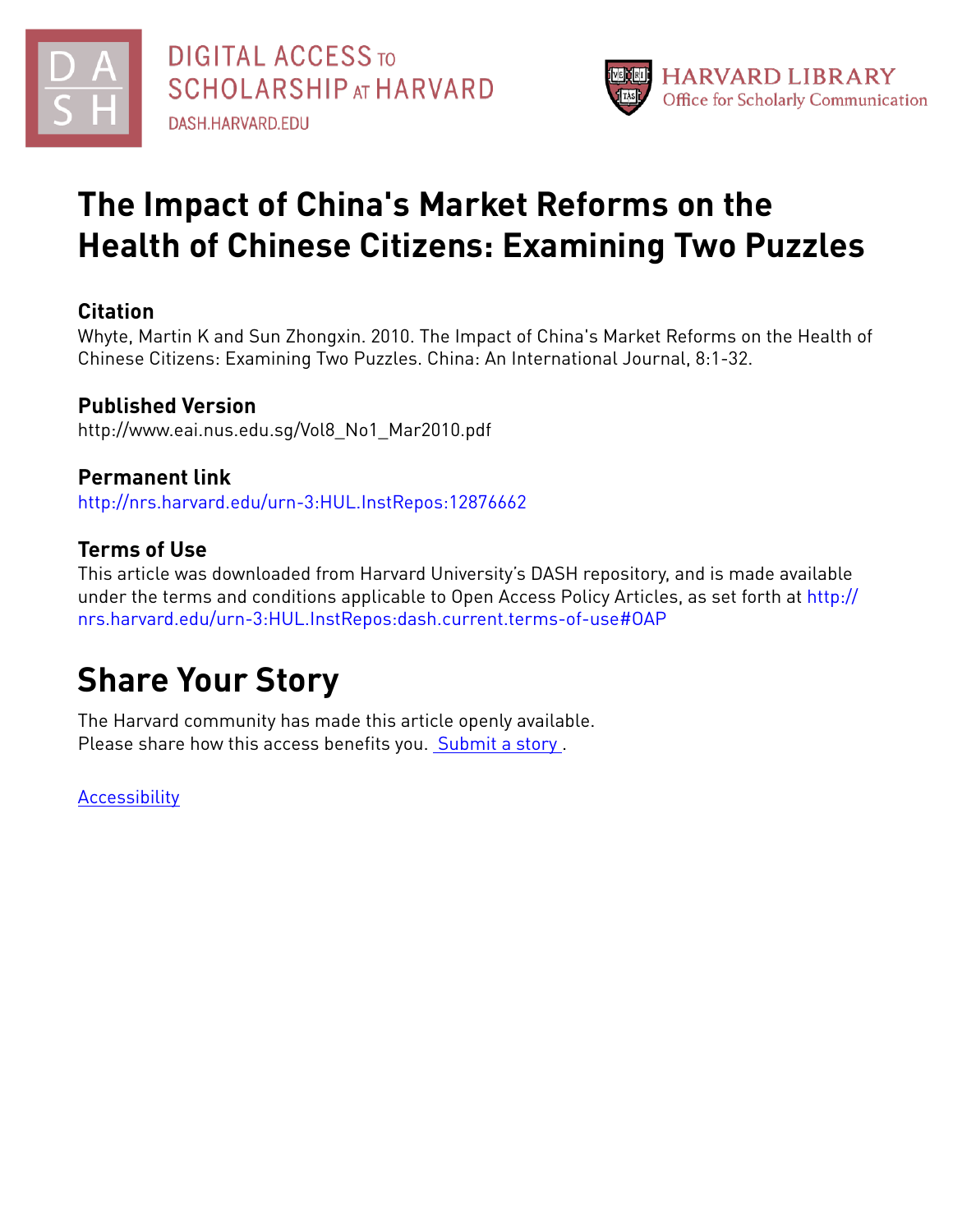# **THE IMPACT OF CHINA'S MARKET REFORMS ON THE HEALTH OF CHINESE CITIZENS: EXAMINING TWO PUZZLES\***

### **Martin King Whyte and Sun Zhongxin**

#### **Abstract**

China's post-1978 market reforms were accompanied by a drastic decline compared to the socialist era in the coverage of the Chinese population by medical insurance as well as by sharp increases in charges for medical treatments, tests, and prescriptions. Since the 1990s these trends have produced widespread condemnation of the current Chinese medical care system as too costly and unequal, a critique embodied in an unprecedented Chinese government report in 2005 that declared the post-1978 reforms of the medical care system a failure. That conclusion helped accelerate efforts to expand health access, health insurance coverage, and government health funding, with the government announcing in 2009 a plan to provide every Chinese citizen with high quality and affordable medical care by 2020. However, two major puzzles surround Chinese health care on the eve of these new policy interventions:

- 1. Why did changes in the health care system precipitated by market reforms not lead to the kind of deterioration in the health of Chinese citizens that market reforms produced in Eastern Europe and the former Soviet Union?
- 2. In view of the increased inequalities in access to, and insurance coverage for, medical care since 1978, and particularly the growing rural-urban gap, why do Chinese villagers and migrants rate their current health better than do urban citizens?

These two puzzles are examined using health and other national trend indicators as well as data from a 2004 national survey of a representative sample of Chinese adults. Implications of this analysis for China's new health system reform efforts are discussed.

 <sup>\*</sup> Helpful suggestions were received from Judith Banister, Jason Beckfield, Cai Yong, Jieming Chen, Karen Eggleston, Daniel Goodkind, Patrick Hamm, Albert Hermalin, Arthur Kleinman, Sing Lee, Wang Feng, and Zachary Zimmer, none of whom are responsible for the resulting paper. Research assistance was provided by Dong-Kyun Im.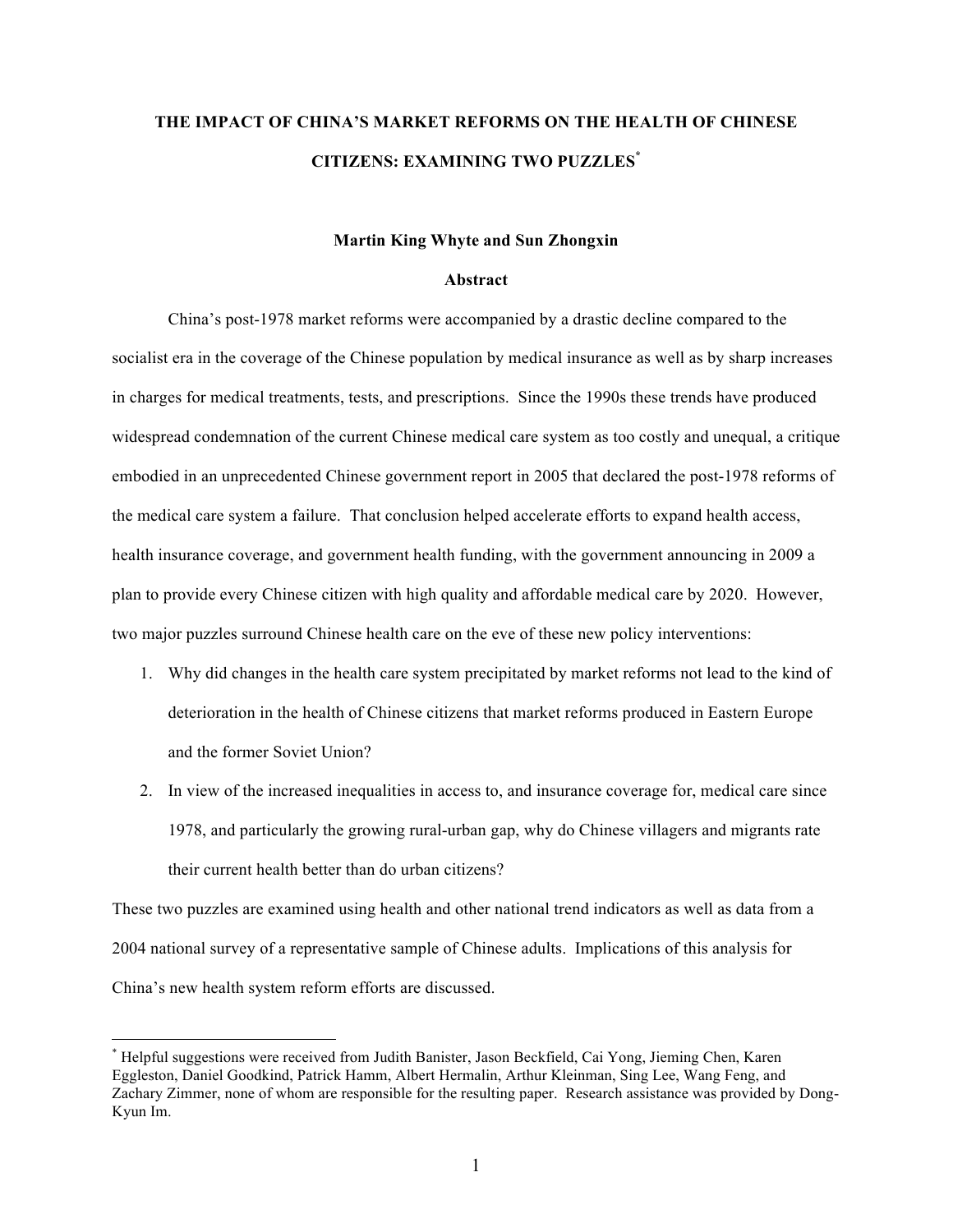#### **The Impact of China's Market Reforms on the Health of Chinese Citizens:**

#### **Examining Two Puzzles**

During China's socialist period (roughly from 1955 to 1978) that society earned widespread praise for developing basic health insurance and medical care institutions that at relatively low cost made health care available to virtually the entire population. China made substantial progress against major infectious diseases, produced large improvements in life expectancy, and made China's primary causes of mortality increasingly resemble those of a developed rather than a developing society.<sup>1</sup>

China launched a program of gradual but eventually fundamental market transformation in 1978, more than a decade before market reforms were initiated in the former Soviet Union and its satellites. As in Eastern Europe, market reforms undermined the health care institutions established under socialism, thus threatening the progress that had been made in citizen health. Within a few years, China went from having more than 90% of the population covered by medical insurance to having a majority (in the countryside, about 90%) uncovered and having to pay for medical care out of pocket.<sup>2</sup> Market reforms also produced escalating costs and fees for medical treatments, tests, and prescriptions as doctors and hospitals scrambled to cover their costs and generate profits, thus making it harder for many Chinese to afford the medical services they needed. In addition, the distribution of incomes in China widened sharply, with the poor and the newly unemployed sometimes foregoing needed treatment even as the newly wealthy were spending lavishly on cosmetic surgery and other elective procedures.<sup>3</sup> By the early

<sup>&</sup>lt;sup>1</sup> For example, the infant mortality rate fell from 200 to 34 per 1000 live births, and life expectancy increased from about 35 to 68 years from 1955 to 1982, even while China spent only about 3% of GDP on health care. William Hsiao, "Transformation of Health Care in China," *New England Journal of Medicine*, 310 (1984): 932-36. For the changed mortality pattern in the Mao era, see Judith Banister and Samuel Preston, "Mortality in China," *Population and Development Review*, 7 (1981): 98-110. A more recent analysis indicates that Chinese government reports at the time exaggerated the life expectancy gains during the Mao era. The adjusted estimate for the late-Mao era is 60 rather than 68 years—still impressive, but not as much so as previously assumed. See Judith Banister and Kenneth Hill, "Mortality in China 1964-2000," *Population Studies*, 58(2004): 55-75. Mao's socialism also produced a mortality spike in 1959-1961 which these estimates miss, with more than 30 million excess deaths occurring as a result of the failed Great Leap Forward campaign. See Dali Yang, *Calamity and Reform in China* (Stanford, CA: Stanford University Press, 1996).

<sup>2</sup> Winnie Yip and William Hsiao, "The Chinese Health System at the Crossroads," *Health Affairs*, 27(2008), 461. See also the figures on medical insurance coverage in 2004 in Table 1 of the current paper.<br><sup>3</sup> In terms of income distribution, China went from a modest estimated Gini coefficient in 1981 of .29 to .45 or even

higher by 2002. See the discussion in Martin King Whyte, *Myth of the Social Volcano* (Stanford: Stanford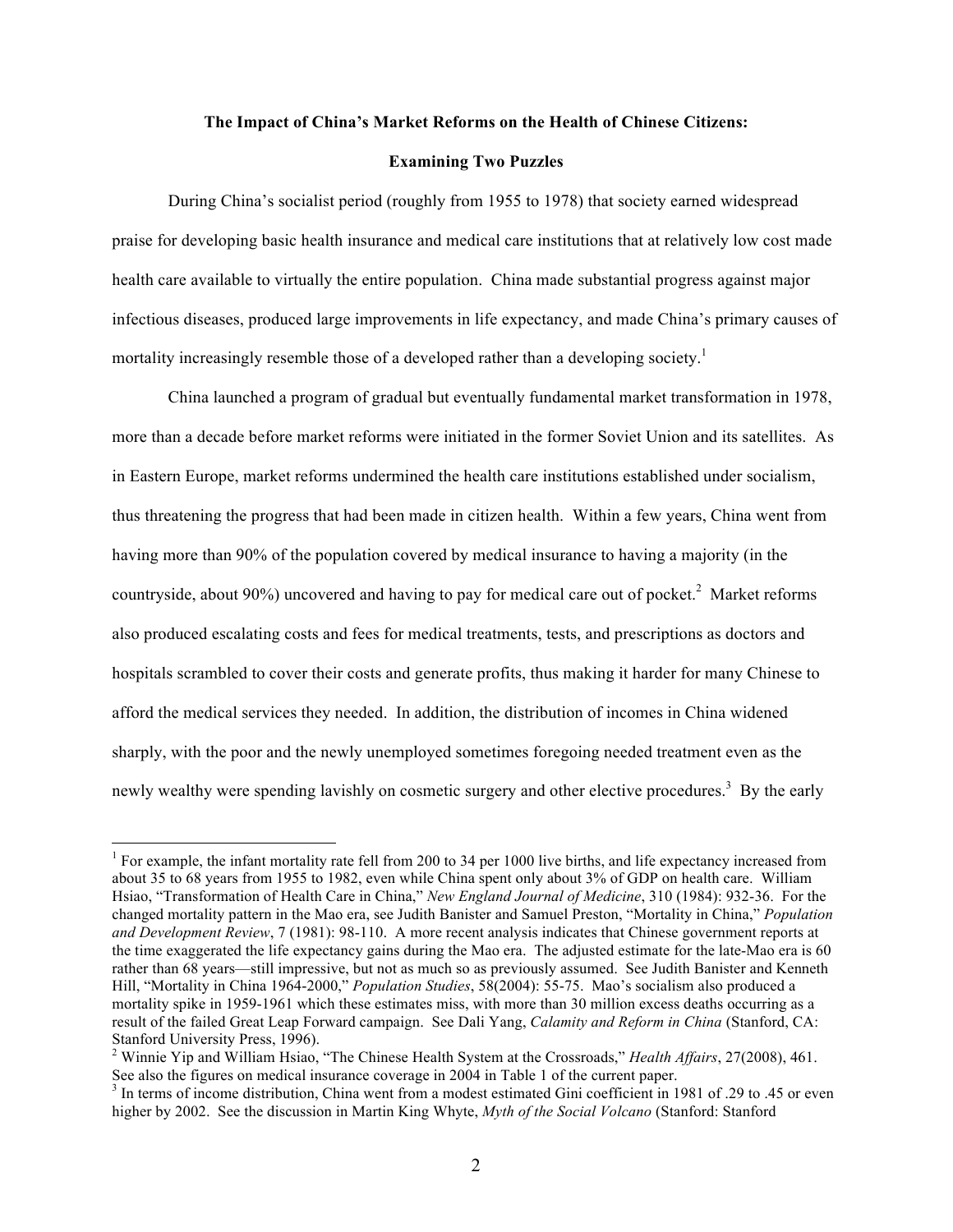years of the new millennium there was widespread criticism of the state of health care in China. Many citizens and observers voiced the lament that seeking medical care had become very difficult and expensive (*kanbing nan, kanbing gui*).<sup>4</sup>

Rising criticism of the problems unleashed by market reforms reached a crescendo in 2005 when a government report concluded that post-1978 reforms in health care had been a failure.<sup>5</sup> By that time new efforts were already underway to address these problems. In particular, a major effort was launched after 2003 to build a new network of village medical insurance plans to replace the cooperative medical insurance schemes that had collapsed during the early 1980s. Major increases in government funding of health care were also launched, and in 2009 the government announced a determination to see that every Chinese citizen is provided with high quality and affordable medical care by 2020. Laudable as these new initiatives are, we are left with two puzzles about China's health sector on the eve of these recent efforts: (1) Why, despite rising medical care costs and collapsing insurance coverage, did China not experience the deterioration in citizen health and life expectancy that occurred in Russia and many other post-socialist countries of Eastern Europe? (2) Why, despite the increased inequality in medical insurance coverage and ability to pay medical fees, particularly across the rural-urban divide, do villagers and migrants rate their current health better than do urban citizens?

#### **Post-Socialist Health Status and Life Spans: How and Why Is China Different?**

In Eastern Europe after 1989 and in the countries that emerged after the break-up of the Soviet

Union in 1991, the post-socialist transition provoked a health crisis. The magnitude of the health crisis in

University Press, 2010). According to the results of a health survey in 2003, nationally 20.7% of respondents reported refusing to be hospitalized due to financial reasons, 18.7% did not seek medical care when ill for the same reason, and 27.7% reported seeking early discharge when they were hospitalized due to financial worries. Figures cited in Winnie Yip, "Disparities in Health Care and Health Status: The Rural-Urban Gap and Beyond," in Martin K. Whyte, ed., *One Country, Two Societies: Rural-Urban Inequality in Contemporary China* (Cambridge, MA: Harvard University Press, 2010), Table 7-4.<br><sup>4</sup> See Karen Eggleston, "*Kanbing Nan, Kanbing Gui*: China's Healthcare System Reforms, 1980-2007," in Jean Oi,

Scott Rozelle, and Xueguang Zhou, eds., *Growing Pains: Tensions and Opportunities in China's Transition* (Washington, DC: Brookings Institution, 2010).

<sup>&</sup>lt;sup>5</sup> Guowuyuan Fazhan Yanjiu Zhongxin Ketizu (Study Group of the Development Research Center, State Council), *Dui zhongguo yiliao weisheng tizhi gaige de pingjia yu jianyi (gaiyao yu zhongdian)* [Evaluation and Recommendations for the Reform of China's Medical and Health System (Outline and Main Points)] (Beijing: Xinhuawang, 2005). Subsequently the Minister of Health argued that it was an exaggeration to claim that health reforms had been a failure.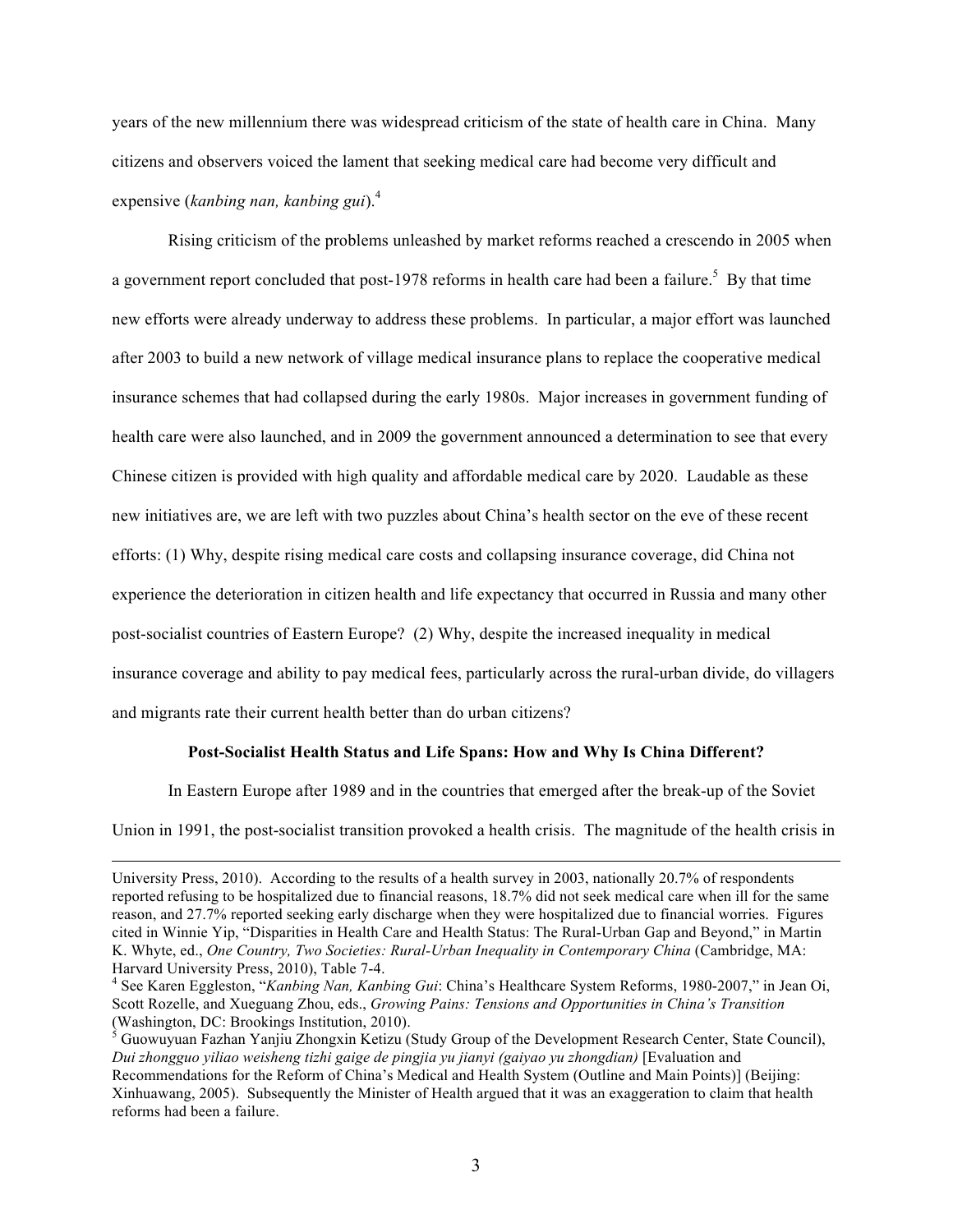that part of the world can be seen in the trends in overall life expectancy at birth, as shown for selected countries in Figure 1.<sup>6</sup> (The years since reform in the x-axis of Figure 1 refer to timing in relation to the onset of market reforms—the 0 year is 1989 for Eastern Europe, 1991 for the countries that emerged from the Soviet Union, and 1978 for China.) In some countries, such as Poland and Hungary, the post-socialist downturn in life expectancy was minor and temporary and was followed by subsequent and substantial improvement. However, for other countries, the most notable being Russia, there were major and sustained declines in life expectancy, with pre-transition levels still not regained by 2006 or 2007, the final years for which data are available.<sup>7</sup>

## (Figure 1 about here)

The trend line for life expectancy at birth for China looks very different. Figure 1 contains two variants, unadjusted figures drawn from life tables calculated from the Chinese censuses of 1982, 1990, and 2000, and adjusted estimates incorporating corrections for underreported mortality, based upon the work of Judith Banister and Kenneth Hill.<sup>8</sup> Although Chinese estimates are available for fewer years than for Eastern Europe (here and subsequently this term refers to the former Soviet Union as well as its satellite countries), the contrast is very clear. There is no sign of any post-transition dip in life expectancy for China, and in fact a sustained and substantial improvement is visible, from an estimate of 60 circa

<sup>&</sup>lt;sup>6</sup> The statistics in Figure 1 for selected East European and post-Soviet countries are taken from the World Health Organization European Health for All Database, available online at data.euro.who.int/hfadb/tables/, accessed on 11 Oct. 2009. We thank Patrick Hamm for referring these data to us.

 $<sup>7</sup>$  For analyses of these Easter European life expectancy trends, see Elizabeth Brainerd and David M. Cutler,</sup> "Autopsy on an Empire: Understanding Mortality in Russia and the Former Soviet Union," *Journal of Economic Perspectives*, 19 (2005): 107-30; Lawrence King, Patrick Hamm, and David Stuckler, "Rapid Large-Scale Privatization and Death Rates in Ex-Communist Countries: An Analysis of Stress-related and Health System Mechanisms," *International Journal of Health Services*, 39 (2009): 461-89. Other indicators besides life expectancy, such as suicide rates, also reflect the health crisis in the region. See the discussion in King, et al. (However, it should be noted that for Russia and some other parts of the former Soviet Union, the decline in life expectancy, for males at least, preceded 1991. See the discussion in Brainerd and Cutler.)

<sup>&</sup>lt;sup>8</sup> The unadjusted estimates are drawn from calculations provided by Cai Yong, which in turn draw in part on Huang Rongqing and Liu Yan, *Mortality Data of China's Population* (in Chinese), (Beijing: China Population Press, 1995). The adjusted figures are based upon Banister and Hill, "Mortality in China 1964-2000" and further work by Judith Banister along the same lines (personal communication). It should be noted that for China, Banister's estimate for 2005, 27 years after the onset of reforms (73.7 years), is not shown in Figure 1 and represents a further improvement in life expectancy to levels surpassing many of the East European cases. This is a dramatic convergence given that China still has a much larger agricultural sector than the comparison countries and had much lower life expectancy prior to the reforms. (The U. S. Census Bureau provides slightly lower current estimates of life expectancy at birth for China, 72 in 2005 and 73 in 2009. See www.census.gov/ipc/www/idb/country.php, accessed on 9 Dec. 2009.)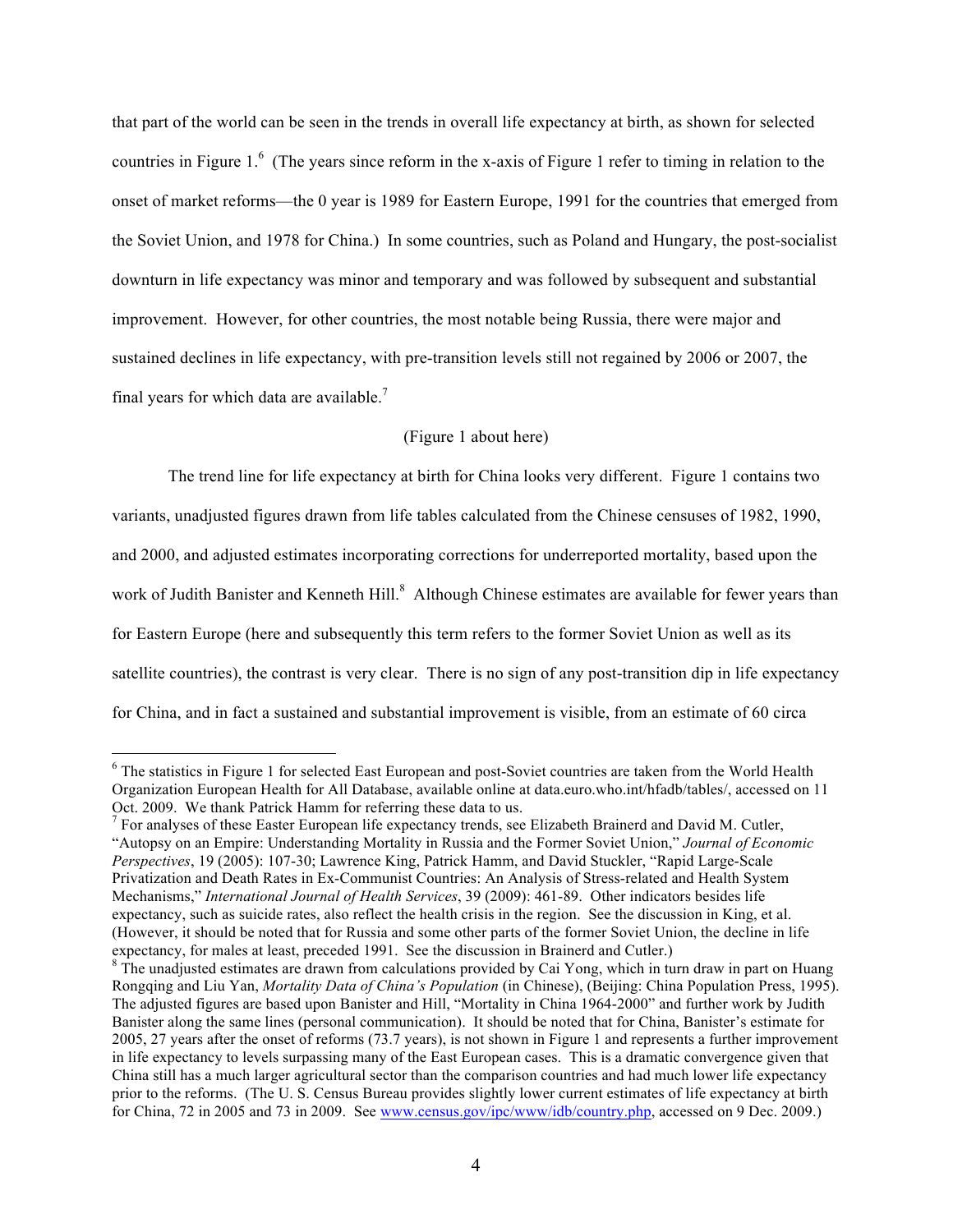1973 (prior to the transition) to about 71 in 2000 (based upon the adjusted estimates). Furthermore, the research upon which these estimates are based indicates that the health gains in China were very broadly shared within the population and are reflected in other indicators, such as declining infant and maternal mortality rates, increasing child height, and reduced tuberculosis prevalence, although obviously some threats to health have increased during this period (e.g., SARS, AIDS, rising traffic accident and air pollution-related deaths). <sup>9</sup> The trends in Figure 1 provide our first puzzle: Why did China not experience the negative impact on health of its post-socialist transition, despite drastically reduced health insurance coverage, medical cost escalation, and rising income gaps?

Our answer to this first puzzle must of necessity be speculative. There are obvious and important differences between the post-socialist transitions in China versus Eastern Europe that likely played key roles in enabling China to avoid the negative health trends visible in Eastern Europe. First and most obvious is the fact that China has experienced a sustained economic boom, averaging close to 10% economic growth rates over three decades, avoiding the economic depressions that accompanied the dismantling of socialism (and the collapse of Communist Party rule) in Eastern Europe. Furthermore, this economic boom was accompanied by major and substantial improvements in average living standards and huge reductions in the proportion of the Chinese population living in poverty, particularly during the earliest years of the reforms, from 1978 to 1985.<sup>10</sup>

As elsewhere around the world, rising living standards have multiple and largely positive implications for citizen health, as captured in the phrase, "wealthier is healthier."<sup>11</sup> For example, as chronic malnutrition is eased and diets improve from the very limited levels that characterized China in

<sup>&</sup>lt;sup>9</sup> See, for example, the evidence presented in Banister and Hill, "Mortality in China;" Yip, "Disparities in Health Care and Health Status."

<sup>&</sup>lt;sup>10</sup> During the period from 1978 to 1985, there was an astonishing tripling of the real income of China's rural residents and a reduction of the urban-rural income ratio from close to 3:1 to below 2:1. As a result, more than 200 million Chinese were lifted out of poverty, according to estimates from the World Bank. See the discussion in Dennis Yang and Cai Fang, "The Political Economy of China's Rural-Urban Divide" and Scott Rozelle, Linxiu Zhang, and Jikun Huang, "China's War on Poverty," both in Nicholas Hope, Dennis Yang, and Mu Yang Li, *How Far Across the River? Chinese Policy Reform at the Millennium* (Stanford: Stanford Univ. Press, 2003). Since 1985 the urban-rural income ratio has generally been increasing, to levels of 3:1 or higher in the new millennium. During this period average rural incomes have continued to increase, but not as fast as urban incomes.

<sup>&</sup>lt;sup>11</sup> Lant Pritchett and Lawrence Summers, "Wealthier is Healthier," Journal of Human Resources, 31 (1996): 841-68.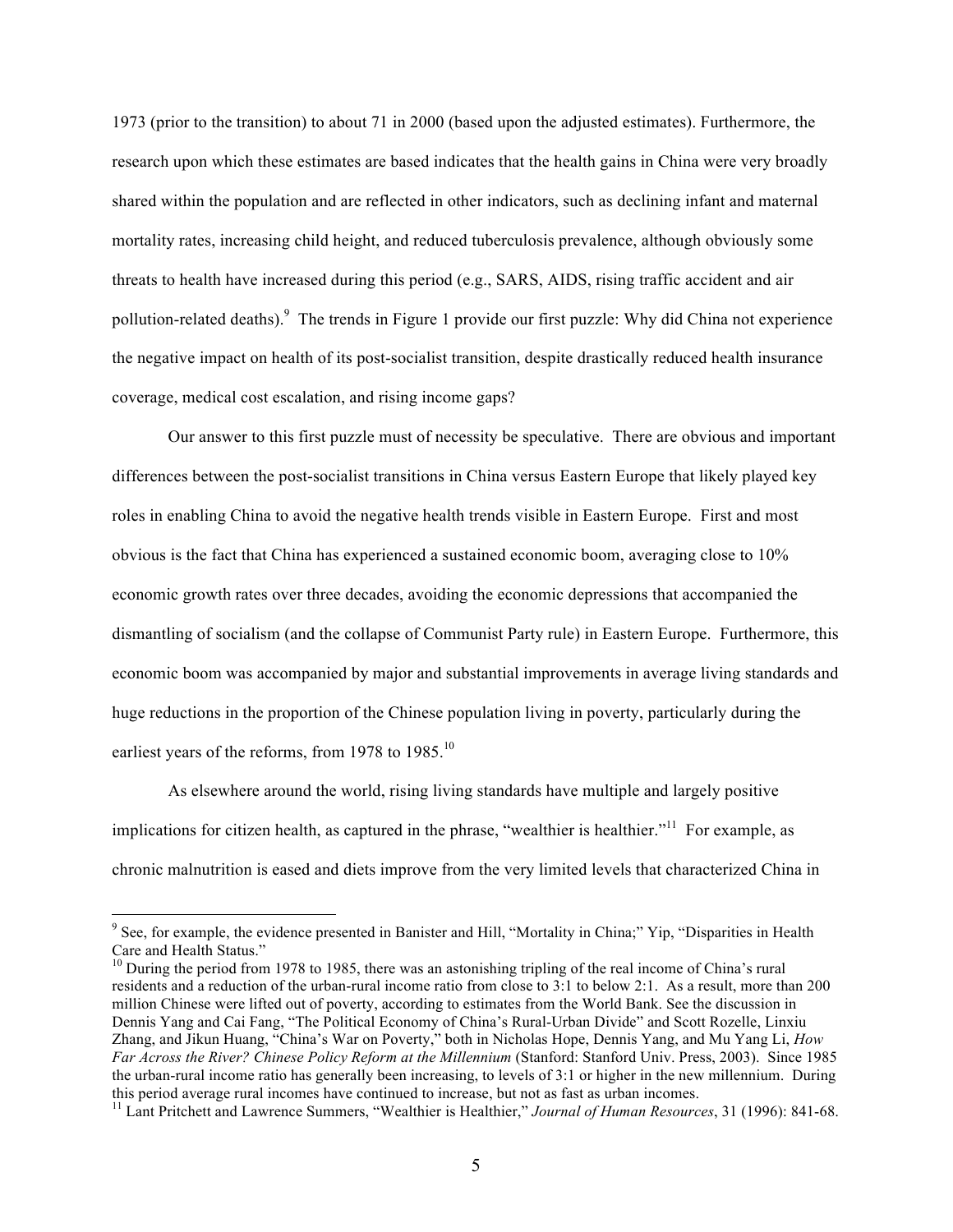the 1970s, citizen health improves, at least as long as obesity remains uncommon.<sup>12</sup> As rising incomes and other changes produce increases in educational attainment and literacy rates, health knowledge and healthy behavior are enhanced. As communities that were isolated and lacked electricity and running water become richer and obtain electricity, telephone, and electronic media connections to the outside world, as well as running water and better housing and sanitation facilities, local health conditions are improved.<sup>13</sup> And of course as incomes rise and people who lacked disposable incomes and savings have more resources, the potential to pay for needed medical care is enhanced. An examination of variations in life expectancy trends across Eastern Europe reveals that other things being equal, those countries that recovered economically and resumed growth had better life expectancy trends than other countries in that region. $^{14}$ 

A second key difference between China and Eastern Europe is that China rejected a "big bang" approach of rapid privatization in favor of a gradual sequencing of market reforms. Furthermore, the particular way in which the planned economy was dismantled in China involved a dual track approach in which initially state enterprises and state employment were preserved even as private, village-owned, and foreign firms were allowed to spring up "outside of the plan." As a result of this approach, the standards of living of those in the state sector were largely preserved until the mid-1990s, avoiding until then the mass layoffs, firm closures, and withheld wages that became endemic in the East European transition at the outset. The result has been characterized in one influential analysis as "reform without losers," an approach that initially cushioned the lives and livelihoods of those accustomed to socialist employment.<sup>15</sup> Since analyses of the variable impact of the transition in Eastern Europe indicate that the speed and scale

<sup>&</sup>lt;sup>12</sup> See Barry Popkin, G. Keyou, Zhao Fengying, Xuguang Guo, Ma Haijiang, and Namvar Zohoori, "The Nutrition Transition in China: A Cross-sectional Analysis," *European Journal of Clinical Nutrition*, 47 (1993): 333-46. Obesity is a growing problem in China in recent years, but mainly among the minority of urban families who have attained middle class or higher living standards.

 $<sup>13</sup>$  One study found that the level of such community amenities had a net effect of reducing the mortality risk of older</sup> Chinese. See Zachary Zimmer, Toshiko Kaneda, and Laura Spess, "An Examination of Urban versus Rural<br>Mortality in China Using Community and Individual Data," Journal of Gerontology, 62B (2007): S349-57. <sup>14</sup> See the analyses presented in King, et al., "Rapid Large-scale Privatization and Death Rates."<br><sup>15</sup> See Lawrence Lau, Yingyi Qian, and Gerard Roland, "Reform without Losers: An Interpretation of China's Dual

Track Approach to Transition," *Journal of Political Economy*, 108 (2000): 120-43. See also Barry Naughton, *Growing out of the Plan: Chinese Economic Reform, 1978-1993* (Cambridge, UK: Cambridge Univ. Press, 1995); Martin K. Whyte, "Paradoxes of China's Economic Boom," *Annual Review of Sociology*, 35 (2009): 371-92.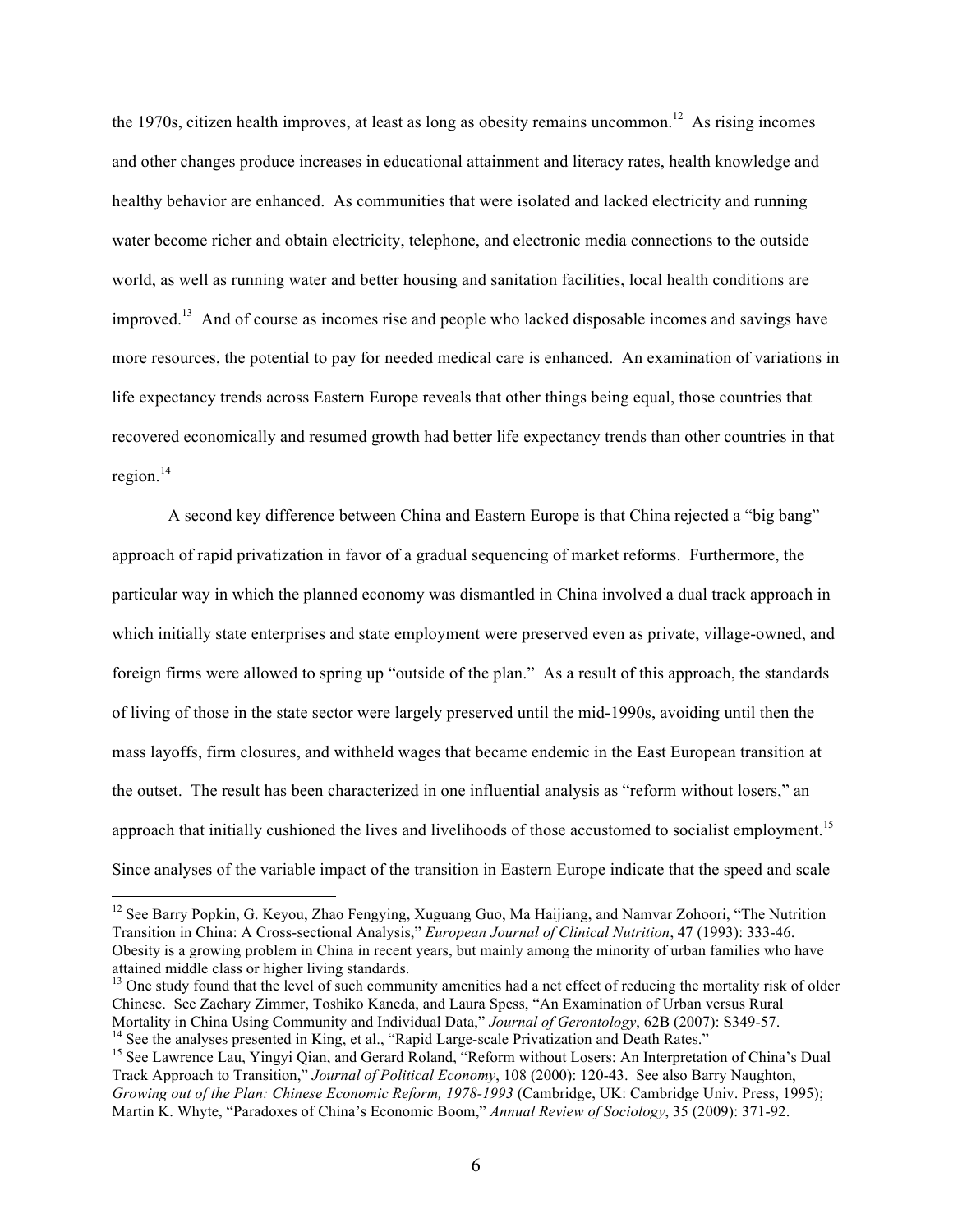of privatization of firms and property were associated with increased anxiety and stress that had negative impacts on life expectancy, the fact that China's reforms avoided rapid and large scale privatization may help explain the more favorable health outcomes.<sup>16</sup>

A third key difference between China and Eastern Europe is that China has been undergoing a major rural-urban transition during the reform era, a process completed earlier in most of Eastern Europe. Whatever the merits of the basic-level health institutions in rural China during the Mao era, villagers in that era were prohibited from migrating to the city and were only referred to county hospitals for treatment with the approval of minimally trained barefoot doctors, while the proportion of the population living in cities barely budged upward under socialism (with less than 20% of Chinese being urban citizens in 1978). China's cities and urban residents benefited by the presence of the best hospitals and substantially higher levels of medical personnel and institutions. (China in both the late-Mao era and today has had one of the largest rural-urban gaps in the world in incomes, development levels, and facilities.) $17$ 

The post-1978 reforms, including the de-collectivization of agriculture and the relaxation of migration restrictions, have altered the situation in multiple and fundamental ways. As we approach the close of the first decade of the new millennium, close to 50% of China's population now resides in urban areas. Furthermore, with the shift toward out-of-pocket payment for medical care and the weakening of the mandatory health referral system of the Mao-era, residents of villages and small towns who have serious medical problems can now seek care in urban hospitals rather than in their local clinics. Even though by several indicators there has been deterioration in the rural-to-urban ratios of medical facilities and personnel since 1978, a much larger proportion of China's population today can avail themselves of

<sup>&</sup>lt;sup>16</sup> See again King, et al., "Rapid Large-scale Privatization and Death Rates." There is no evidence for China of the surges in alcohol abuse, suicide, and other negative reactions to extreme stress and anxiety that occurred in Russia and other parts of Eastern Europe. (On the rough stability of suicide rates in China, see Michael Phillips, Xianyun Li, and Yanping Zhang, "Suicide Rates in China, 1995-99," *The Lancet* 359(2002): 835-40.) Since the mid-1990s there has been a substantial down-sizing of state enterprises, with significant increases in unemployment and even some firm closures, so the phrase "reform without losers" is no longer applicable. However, for the bulk of the Chinese population reforms have meant improved employment opportunities, particularly for the roughly 300 million rural Chinese at any one time in recent years who have left farming for either rural factory employment or migrant labor in the cities.

<sup>&</sup>lt;sup>17</sup> See Yang and Fang, "The Political Economy of China's Rural-Urban Divide."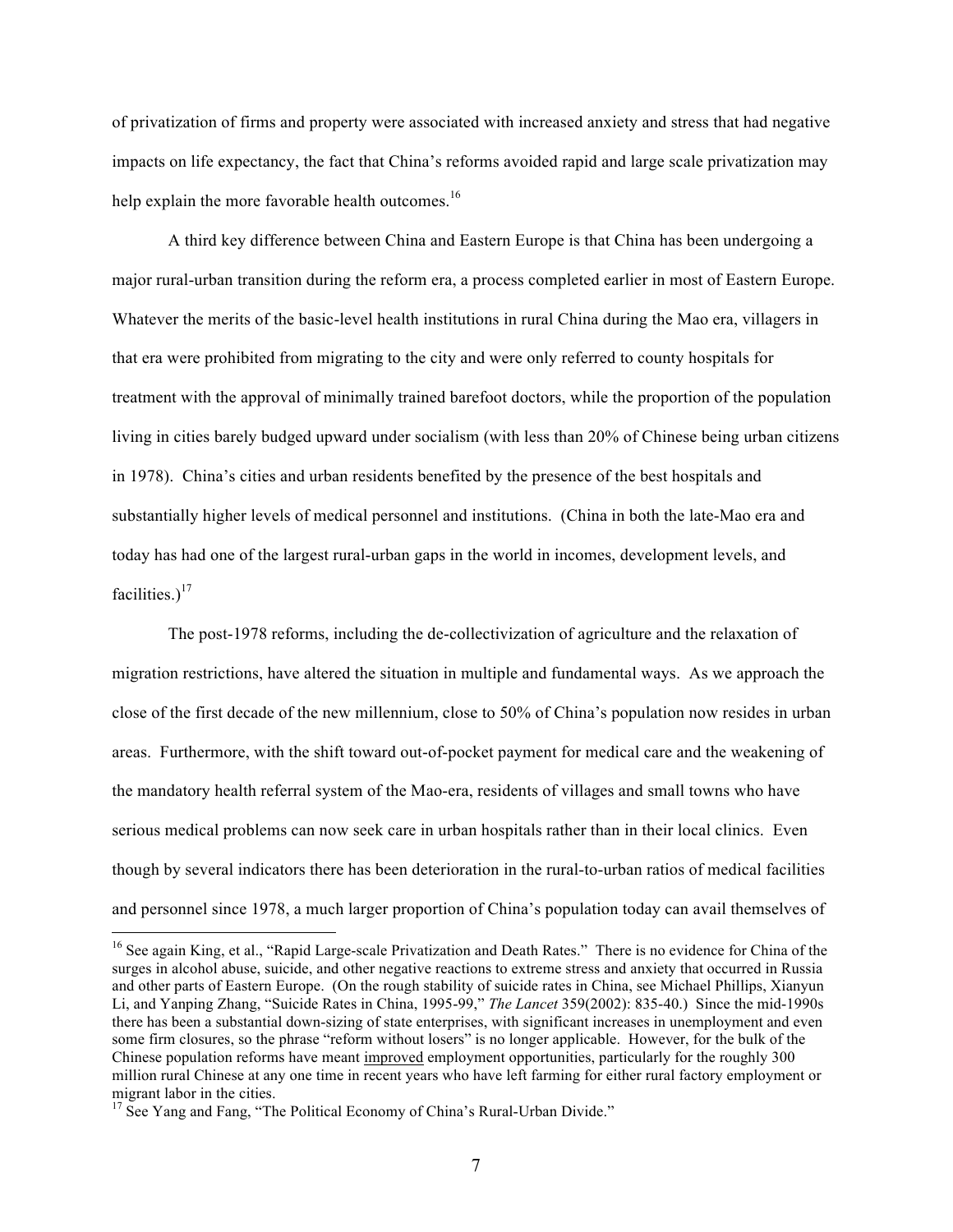medical care in favored urban hospitals and receive treatment from urban doctors—provided, of course, they can pay the bills.<sup>18</sup> In short, the rural-urban transition underway in China since 1978 means that a much higher proportion of the population benefits from the superior medical facilities and conditions that less than one fifth of Chinese citizens (urban residents) enjoyed in the late-Mao era.<sup>19</sup>

Perhaps some other factors also helped drive the improvements in health indicators in China since 1978, such as intensified immunization drives against common diseases and renewed public health campaigns directed at endemic infectious diseases and community sanitation problems, as well as antipoverty campaigns directed at the poorest counties and communities.<sup>20</sup> However, since other trends within the health policy sphere, such as the collapse of medical insurance coverage, presumably threaten citizen health, on balance it seems unlikely that the Chinese government's health efforts since 1978 have been an important net positive influence explaining China's improved health profile.<sup>21</sup> Rather, it would appear that the answer to our first puzzle is that both the rate and nature of China's post-1978 economic development trajectory have counteracted and indeed overwhelmed the negative consequences stemming from the weakening of socialist health care institutions, leading to the major gains in citizen health that

 $19$  However, this flocking of rural residents to urban medical facilities for treatment obviously aggravates the imbalances and excess demands that contribute to the sentiment that *kanbing nan, kanbing gui*. <sup>20</sup> The consequences of fertility declines produced by draconian family planning enforcement in China since the

<sup>&</sup>lt;sup>18</sup> On rural residents bypassing local facilities to seek care (outpatient as well as inpatient) from urban hospitals, see David Blumenthal and William Hsiao, "Privatization and its Discontents—The Evolving Chinese Health Care System," *New England Journal of Medicine*, 353 (2005): 1165-70. The improvements in community and household infrastructure mentioned earlier, including better highway connections, improved long-distance bus service, and increases in private vehicle ownership, have facilitated this trend toward seeking medical care outside the local community. Perhaps because of these changes, one study found that variables measuring the number of local medical facilities and distance to the nearest such facility did not have a significant net impact on mortality risk in the communities studied. See Zimmer, "An Examination of Urban versus Rural Mortality."

<sup>1970</sup>s can be debated. Banister and Hill ("Mortality in China 1964-2000") stress the beneficial effects for women of fewer pregnancies occurring early, but also note the increases in female infant mortality the same campaigns produced. On balance it is doubtful whether the net effect has boosted life expectancy at birth.<br><sup>21</sup> One recent analysis rated China a lowly 144 out of 191 WHO member states in terms of the performance of its

health care system (based upon five indicators: overall level of population health, health inequalities within the population, overall level of health system responsiveness, distribution of responsiveness within the population, and distribution of the financial burden of health care within the population), below all of the East European countries with which it is compared in Figure 1 (Russia comes closest, at rank 130). See Ajay Tandon, Christopher Murray, Jeremy Lauer, and David Evans, "Measuring Overall Health System Performance for 191 Countries," WHO working paper #30, n.d., available at http://www.who.int/healthinfo/paper30.pdf, accessed on 17 Oct. 2009. For a somewhat more positive view of the government's role in the improvement of health indicators, see Yanzhong Huang, *The Paradox of State Power: Political Institutions, Policy Process, and Public Health in Post-Mao China*, unpublished doctoral dissertation, Department of Political Science, University of Chicago, 2000.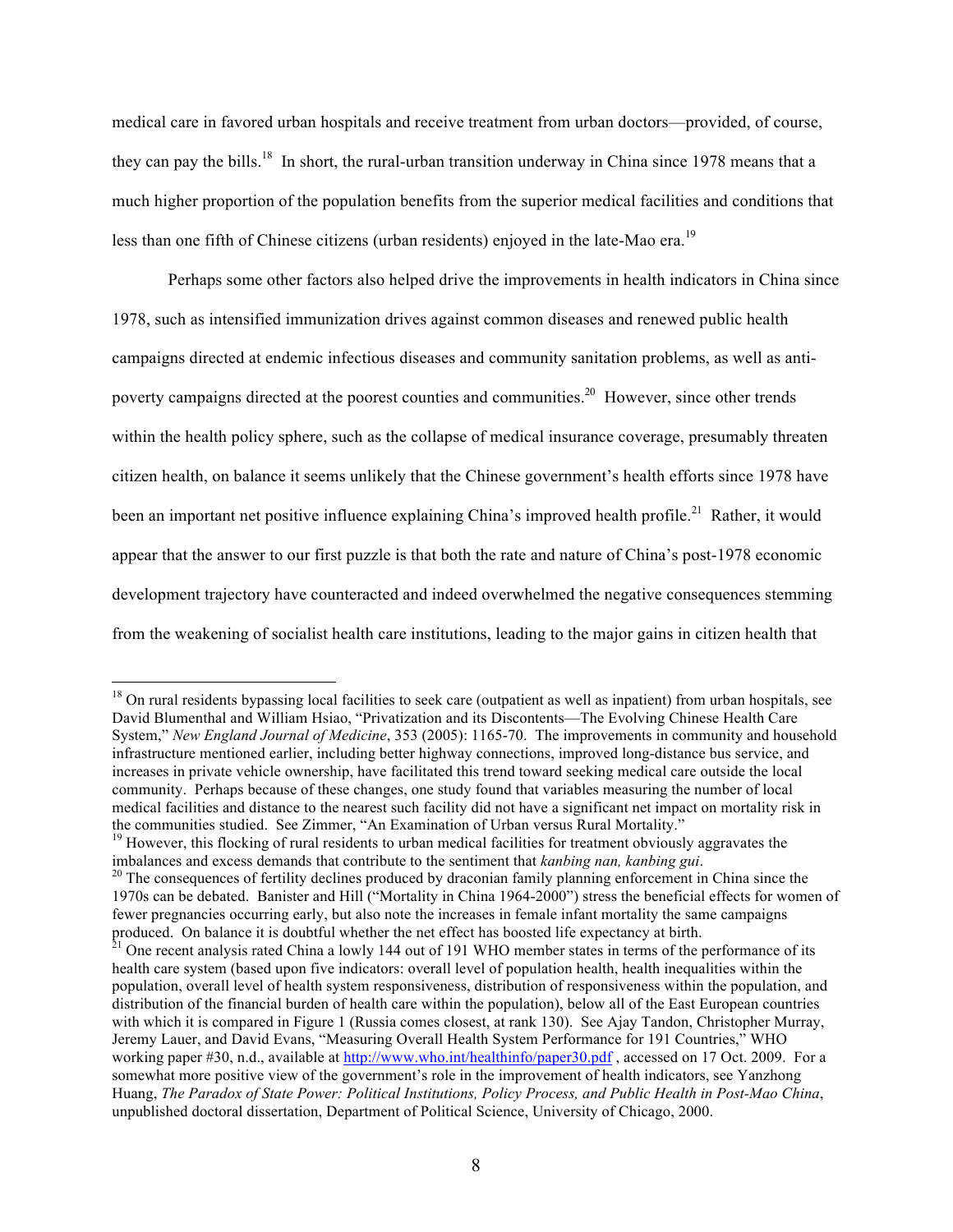distinguish China from the post-socialist societies of Eastern Europe. The average Chinese citizen has become healthier as Chinese families and communities have become wealthier, despite the fact that the health care system in some respects is performing more poorly than in the late Mao era.<sup>22</sup>

### **Why Don't Chinese Villagers and Migrants Feel Sicker than Urbanites?**

At the aggregate level the harmful impact of market reforms was mitigated in China, with estimates of life expectancy and other health indicators improving after 1978, but what about rising inequality? One might expect to find the health status of poor and disadvantaged Chinese and their better off fellow citizens diverging. However, data from a national survey in China in 2004 contradict this scenario, with villagers and urban migrants reporting better health status than do urban citizens. We know there is a virtually universal pattern around the world, including in advanced societies with universal health insurance coverage, for high status citizens to report better health than low status ones.<sup>23</sup> In other words, even in the absence of the kinds of inequality trends unleashed by market reforms, social status and health are positively correlated. Is China an exception to this world-wide pattern?

The data to be analyzed here come from the 2004 national China Survey on Attitudes toward Inequality and Distributive Justice. Using spatial probability sampling methods, 3,267 respondents representative of all non-institutionalized adults between the ages of 18 and 70 were interviewed to probe popular attitudes toward current inequality patterns.<sup>24</sup> While the major focus of the survey was on

 $^{22}$  Even in the United States, research suggests that of the roughly 30 years increase in life expectancy that occurred in the  $20<sup>th</sup>$  century, perhaps only 5 to 7 years can be attributed to improvements in preventive or therapeutic medical care. See John Bunker, Howard Frazier, and Frederick Mosteller, "Improving Health: Measuring Effects of Medical Care," *The Milbank Quarterly*, 72 (1994): 224-58. <sup>23</sup> There is an abundant research literature documenting the universality or near universality of a positive correlation

between a wide range of socio-economic status characteristics (income, education, occupational status, etc.) and a variety of measures of physical and psychological health. For a recent review, see Irma Elo, "Social Class Differentials in Health and Mortality: Patterns and Explanations in Comparative Perspective," *Annual Review of Sociology*, 35 (2009): 553-72. <sup>24</sup> Whyte served as the principal investigator for the survey, with the research team including Albert Park, Wang

Feng, Jieming Chen, Pierre Landry, and Chunping Han on the Harvard-based team. We collaborated with the Research Center for Contemporary China (RCCC) of Peking University, which carried out the survey fieldwork, and our RCCC co-investigators were led by Shen Mingming, Yang Ming, and Yan Jie. Primary funding for the survey project was provided by the Smith Richardson Foundation, with supplementary funds coming from the Weatherhead Center for International Affairs at Harvard, the Center for the Study of Democracy at the University of California at Irvine, and from Peking University. Spatial probability sampling is a technique replacing the former reliance of most China surveys on sampling from household register records, with the latter no longer viable due to population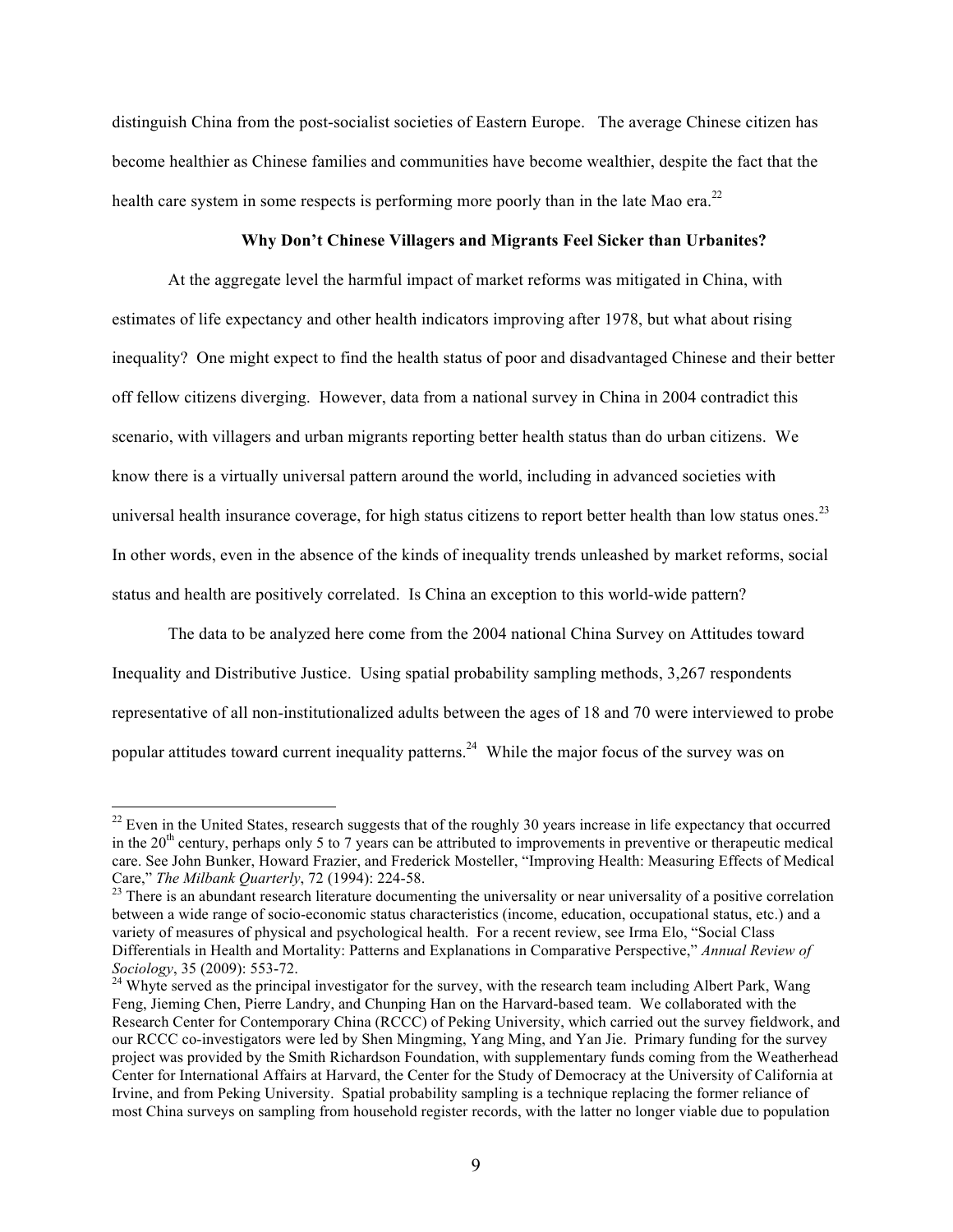attitudes toward income and other inequalities in contemporary China, the survey questionnaire included a limited number of questions related to health. These questions form the basis for the analyses presented here.

### *Variations in Health Concerns and Current Health Status*

 $\overline{a}$ 

The 2004 survey contained a question about self-assessed current physical health; eight questions about the frequency of experiencing various emotional symptoms or problems; whether or not respondents currently have public medical insurance coverage (*shehui yiliao baoxian*; privately purchased health insurance, a recent and so far uncommon phenomenon in China, was not inquired about); questions about individual or family experiences within the last three years of serious illnesses, deaths, and difficulties paying medical bills; a question about the severity of worries about paying for future medical bills; and a question about views on the extent to which the government versus individuals and families should be responsible for health care. Brief descriptions of these items are provided in Appendix Tables A and B  $^{25}$ 

As a first step, we examine social background variations in medical cost anxieties and in health status by cross-tabulating responses to health questions with gender, household registration type (rural, migrant, or urban), family income level, respondent educational attainment, and region. The results are shown in Tables 1 and 2. First, in regard to whether respondents are covered by medical insurance, we see in Table 1 that there is no significant gender difference (see columns 1 and 2), but large and statistically significant differences by social status. Migrants are the category least likely to have medical insurance (only 9%), with rural residents following closely behind (only 15%). Slightly more than half of respondents with urban registrations (51%), in contrast, have medical insurance. The gaps in insurance

mobility. Spatial probability sampling involves the use of maps and population distribution data to select geographical sampling points with probability proportional to population size and then to use geographic positioning system devices to send interviewing teams to the selected locales in order to attempt interviews with one adult per household within a designated perimeter around each point. The response rate in the 2004 survey was 75.2%. For more detail on the survey, see Whyte, *Myth of the Social Volcano*.<br><sup>25</sup> Our survey included an over-sampling of China's urban population in order to enable us to analyze rural and

urban responses separately. In reporting the overall distributions in Appendix Tables A and B, we use sampling weights to correct for this over-sampling, thus yielding figures designed to represent the overall population of Chinese adults between the ages of 18 and 70.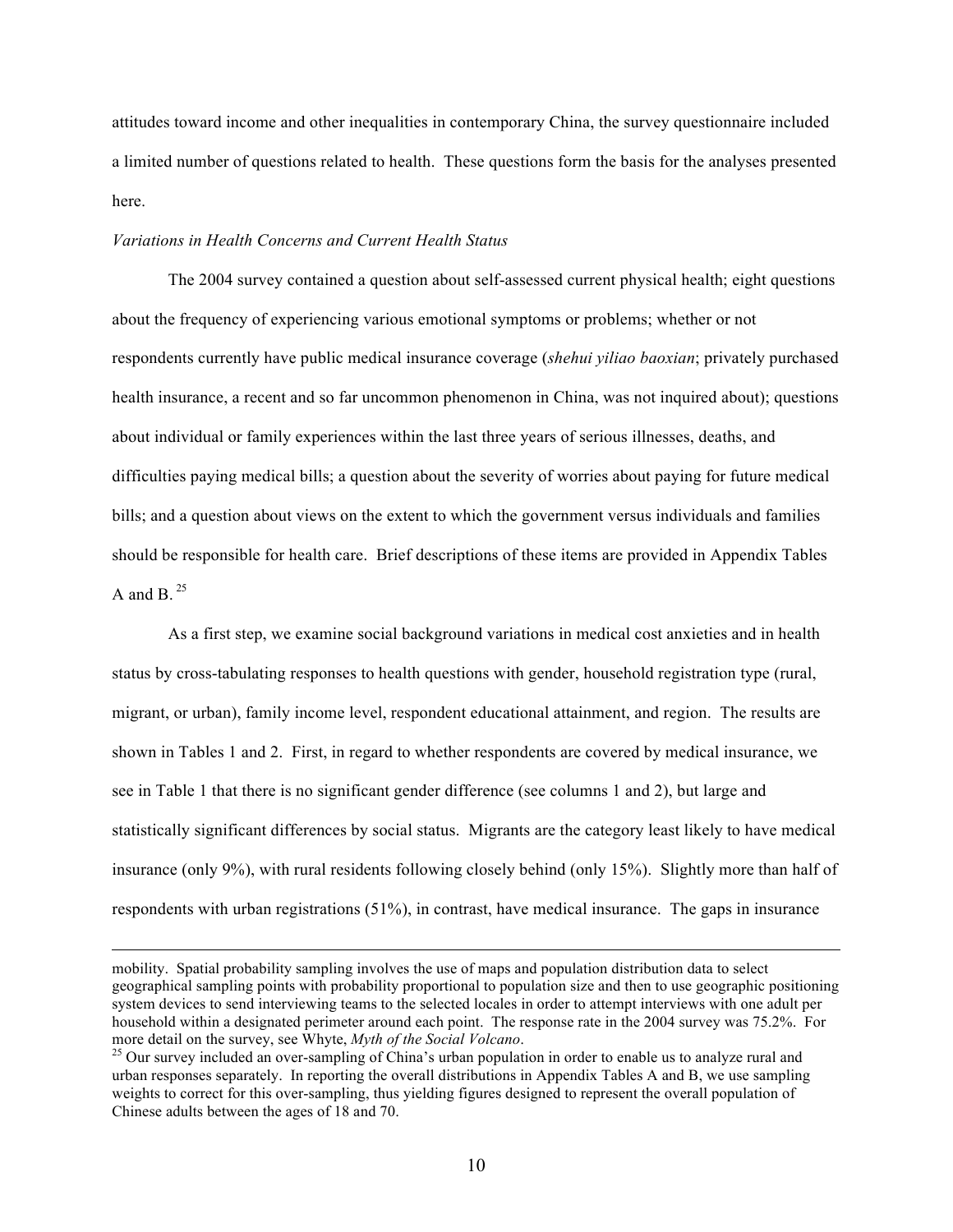coverage across respondents grouped in terms of other status measures are also large—from 13% to 53% across four family income categories, from 15% to 60% when comparing the worst and best educated, and from 16% to 38% when comparing residents of Western provinces with Eastern provinces. Not surprisingly, there are also small gaps by gender but large gaps according to social status for both past experiences of difficulties paying for medical emergencies (columns 3 and 4) and worries about being able to pay for future medical treatment (columns 5-7). These are the kinds of inequalities in concerns about medical care the post-2003 health care reform efforts are designed to redress.

### (Table 1 about here)

Finally, in columns 8-12 we see a similar pattern for views on responsibility for health care. Men and women do not differ significantly on whether the government or individuals and families should mainly be responsible, but there are significant differences for each of the four status measures. Favoring state responsibility is associated with high status groups, with urban citizens, upper income respondents, the well educated, and residents of Eastern provinces all more likely than others to favor state rather than individual responsibility for health care.

When we turn to measures of past medical problems and present health status, the picture looks more complicated, as shown in Table 2. We do not find a consistent pattern of the social groups that lack medical insurance or have health care worries reporting worse health experiences and health status. The first pattern to note is that although male and female respondents do not differ significantly in terms of whether they had serious illnesses or deaths in their families within the past 3 years (see columns 1-4), we do find a pattern that is commonly reported in studies of health self-ratings in other countries—for women to be significantly more likely than men to report poor physical and emotional health.<sup>26</sup>

#### (Table 2 about here)

Respondents with different household registration statuses do not differ significantly in terms of family incidence of serious illnesses and deaths (columns 1-4), nor do they differ significantly in terms of

<sup>&</sup>lt;sup>26</sup> See again Elo, "Social Class Differentials in Health and Mortality."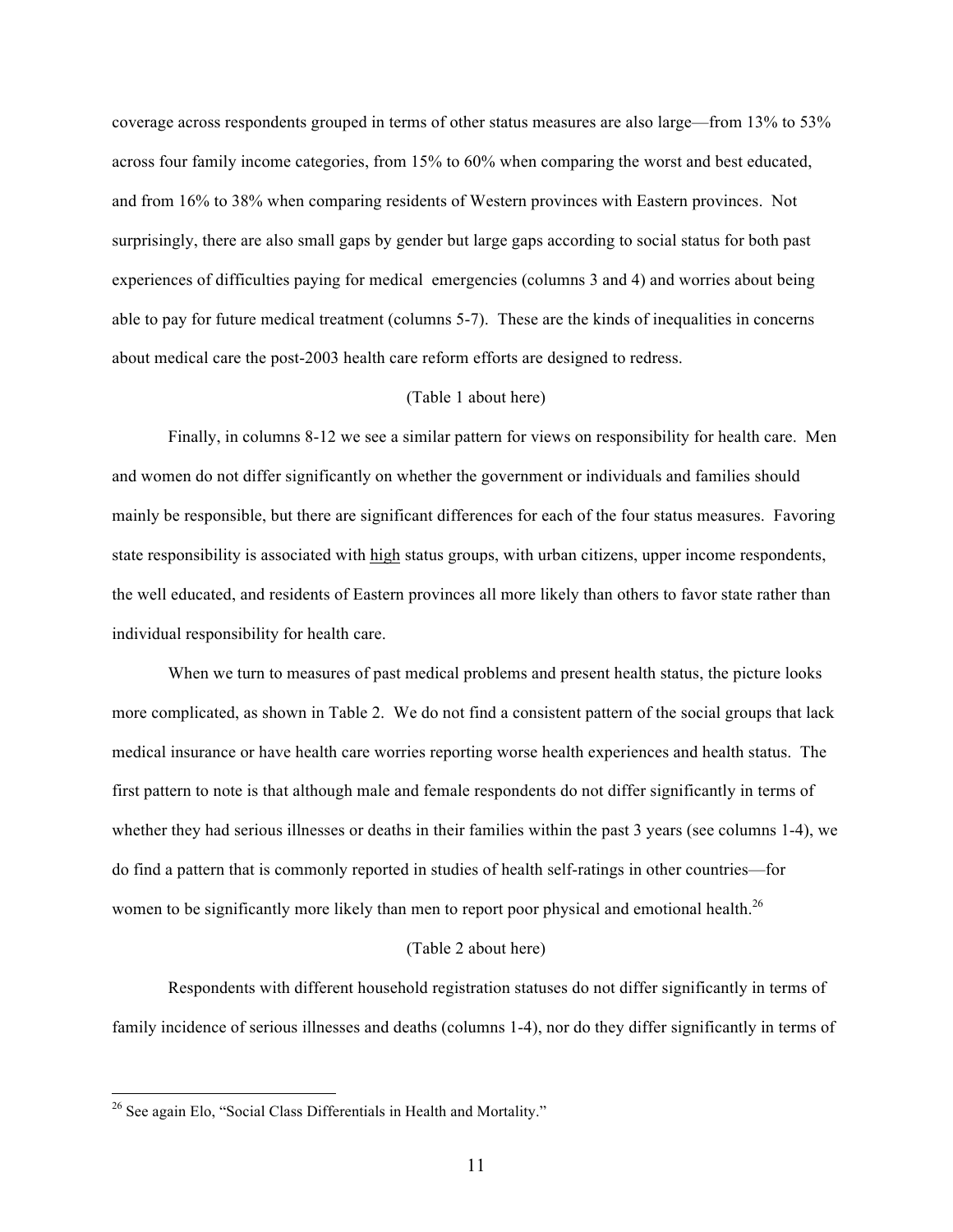self-rated emotional distress symptoms (columns  $10-13$ ).<sup>27</sup> They do differ significantly in terms of selfrated physical health (columns 5-9), but not in the expected direction. Contrary to expectations, the proportion rating their health as good or very good ranges from 60% for migrants to 55% for rural residents to only 50% for favored urban residents. Perhaps the superior self-ratings of migrants are explained at least in part by their generally younger ages (a possibility we will examine below), <sup>28</sup> but even so it is striking that the two rural-origin groups rate their health better than urbanites. This is the disparity that is at the center of our second puzzle.

When examined in terms of other status measures—for family income, respondent educational attainment, and region of residence—there are fewer surprises. For these three status variables we find the pattern found in other societies: of more reported serious family illnesses and deaths among those with low incomes, low education, and residence away from the coast, although not all of these differences are statistically significant (and slightly more negative family health experiences occurred within the last three years to residents of Central provinces than to residents of Western provinces.) Self-rated physical health and emotional health are also generally better for respondents in high income families, with high levels of education, and for those who reside in Eastern provinces, although there are some departures from the expected linear and positive relationship between status and health. Specifically, upper middle school graduates have slightly worse self-ratings of physical and emotional health than either lower middle school graduates or those who attended college (see the fourth panel in Table 2, rows 2-4). Even for these social status measures, however, the disparities in health experiences and self-ratings between low and high status groups are more narrow than the comparable disparities in medical insurance coverage by those same characteristics (compare Table 2 with columns 1 and 2 in Table 1).

*Correlation and Regression Analyses of Health Access and Health Status*

<sup>&</sup>lt;sup>27</sup> The emotional distress scale shown in Table 2 is a truncated, four category version of a summary scale constructed from the eight items shown in the lower portion of Appendix Table B. See the discussion in note 30. <sup>28</sup> The better health self-assessments of migrants could also be attributable to what is called the "healthy migrant" effect," with migrants tending to be healthier than those who remain behind in the villages, as well as leaving the cities when they become ill or suffer injuries in order to recuperate back in the countryside. See comments on this possible explanation later in this paper.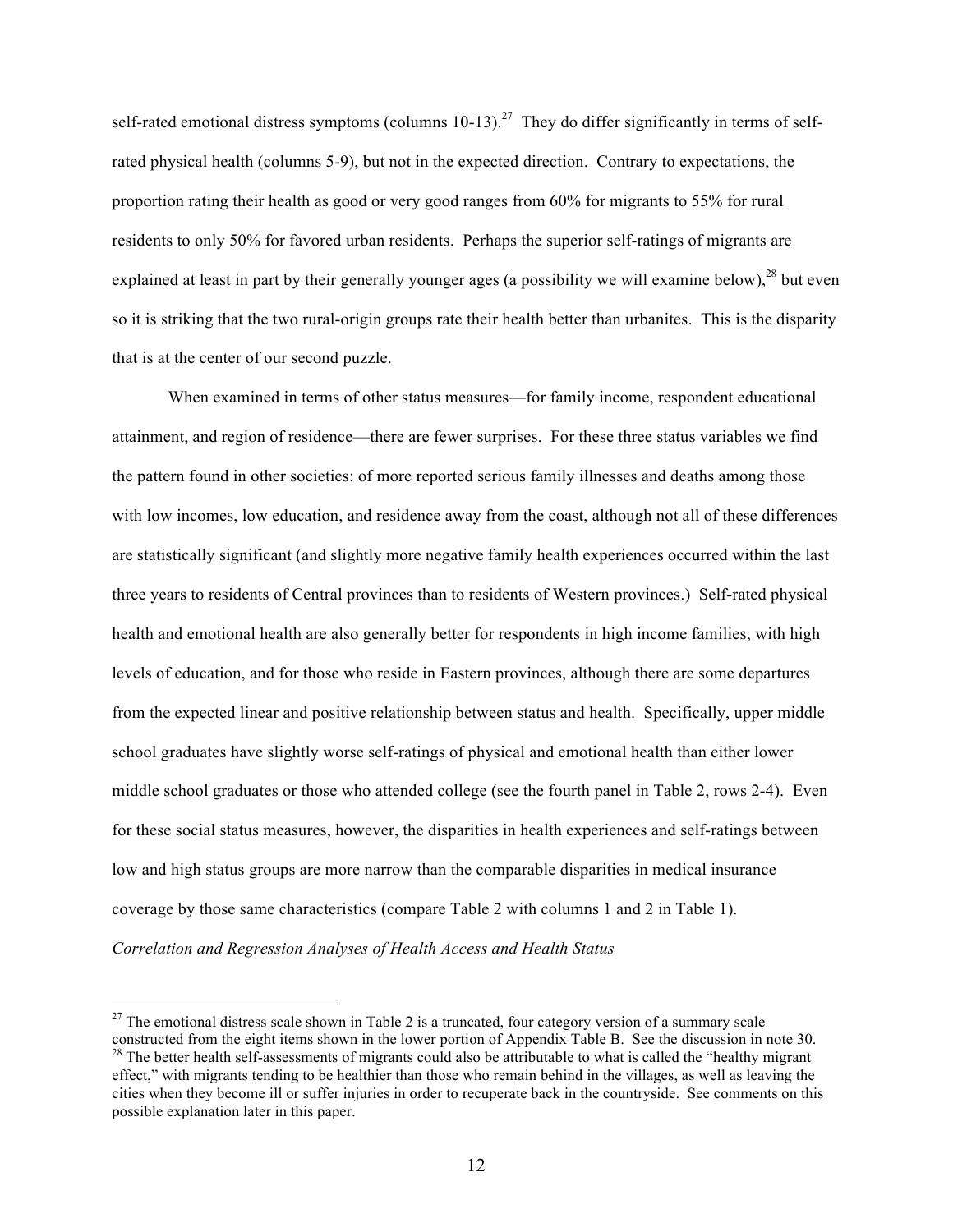Since our social background measures in Tables 1 and 2 are entangled in complex ways, we need to disentangle these complexities. In particular, we want to know whether the lack of a significant difference in self-rated emotional health and the significantly better self-rated physical health of ruralorigin groups are spurious results produced by the influence of other background characteristics of respondents. In order to answer this question we turn to correlation and regression analyses of five of our survey-based health measures: whether the respondent has public medical insurance coverage, their selfrated physical health, their self-rated emotional distress level, their worries about paying for future medical bills, and their views on state versus individual responsibility for health care.<sup>29</sup>

In order to examine how these five health measures are related to background characteristics, we utilize a larger number of predictors than in Tables 1 and 2. As before, we distinguish three household registration categories: rural residents (rural), rural migrants residing in urban areas (migrant), and urban citizens (urban).<sup>30</sup> We also employ a range of other objective background characteristics: gender (female=1; male =0), age, age-squared divided by 100 (to help us detect curvilinear associations with age), number of years of schooling, marital status (married=1; otherwise =0), ethnicity (Han=1; otherwise=0), the log of the respondent's reported total family income in the previous year, membership in the Chinese Communist Party (CCP; yes=1; no=0), past or present work in a state-owned enterprise (SOE; yes=1; no=0), and whether the respondent has public medical insurance coverage (yes=1; no=0). We also employ two geographic location measures: regions as defined by China's National Statistics

<sup>&</sup>lt;sup>29</sup> Health insurance coverage is a dummy variable, with yes=1 and no=0. Strictly speaking we should be performing logistical regression with a binary dependent variable, but we present here the ordinary least squares regression for comparability and because the results are much the same. Physical health self-rating is based on a five point scale ranging from 1=very poor to 5=very good and is treated as if it were an interval measure. The emotional distress scale is derived from the questions displayed in the lower panel of Appendix Table B. The two positive statements (I feel fortunate; I feel life is very happy) were reversed, and then the eight items were summed to create the scale with a reliability of  $\alpha$ =.77. (Table 2 used a truncated version of this measure, with scores divided into four categories.) The measure of worries about paying for future medical bills was based on the single question shown in the next to last row of Appendix Table A, but in reverse order, ranging from 1=no worries at all to 3=serious worries, and again this is treated as if it were an interval scale. Finally, the state versus individual responsibility for health care is the item shown in the final row of Appendix Table A, ranging from 1=state fully to 5=individual fully, and again treated as if it were an interval scale.

<sup>&</sup>lt;sup>30</sup> In statistical analyses three dummy variables are used, and in regression analyses, urban is the omitted reference category.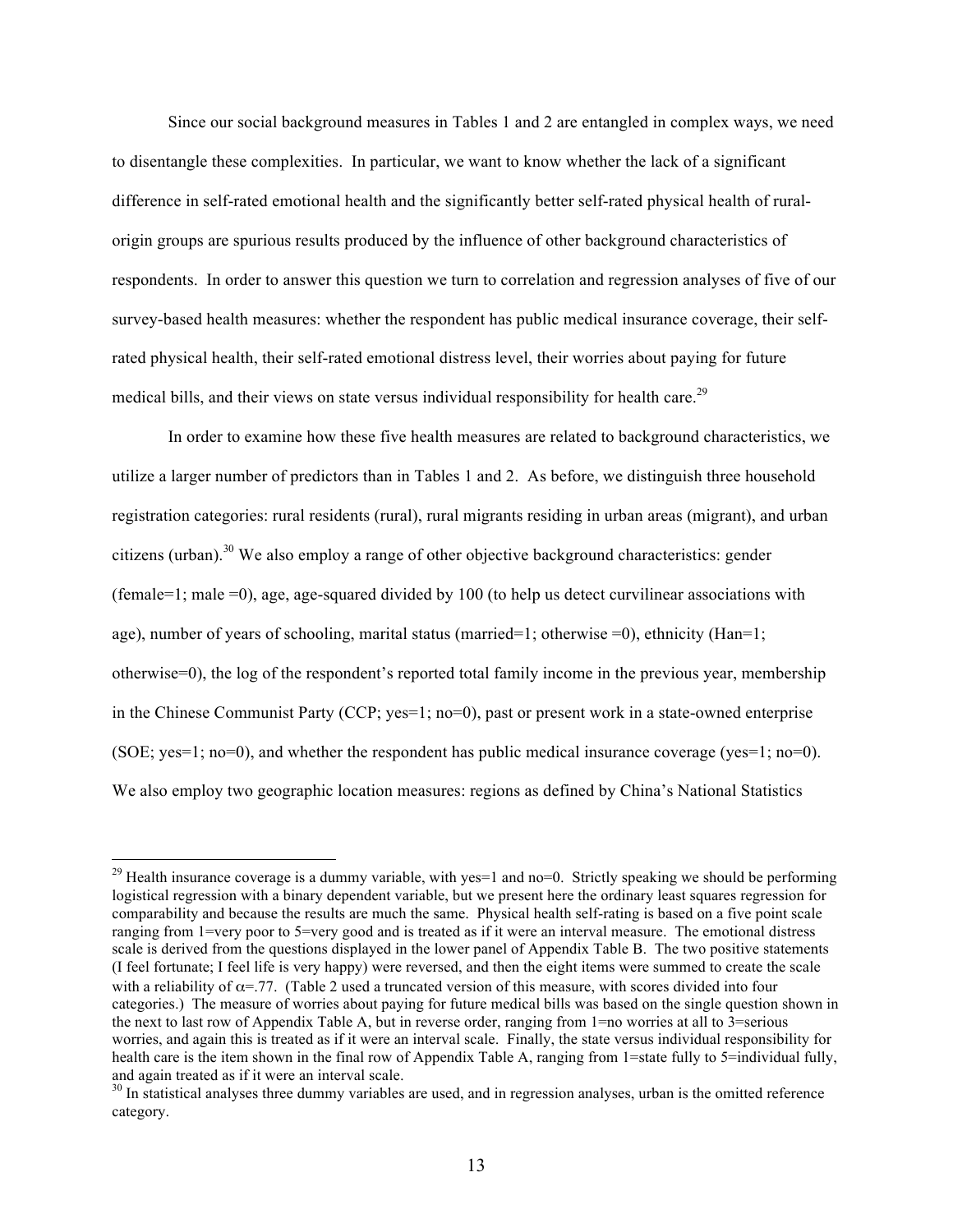Bureau (Eastern, Central, or Western provinces<sup>31</sup>) and an index of the relative impact of market reforms in the province in which the respondent resides.<sup>32</sup> Finally, as past research indicates that subjective measures of social status may have as much impact on health outcomes as objective ones, we include measures of the respondent's report of how their family was doing economically compared to five years earlier (ranging from 1=much worse to 5=much better) and of their current living standard relative to four different local reference groups (relatives, former schoolmates, workmates, and neighbors, in each case ranging from 1=much worse to 5=much better, and then averaged).<sup>33</sup>

Table 3 presents the results of our analyses of variations in our five health outcome measures. (Note that for insurance coverage and physical health [columns 1-4], a high score indicates positive health, while for emotional distress and bill worries [columns 5-8], a high score indicates negative health. In columns 9-10 a positive coefficient indicates greater stress on individual responsibility for health care.) We first display the bivariate correlation coefficients of these five measures with each background variable, before controlling for the influence of other predictors. Next we display the corresponding standardized ordinary least squares (OLS) regression coefficients, a procedure that shows the net influence of each individual predictor while controlling statistically for the influence of all of the other predictors in the regression model. <sup>34</sup>

 $31$  As with household type, these regions are used to construct dummy variables, and in regression analyses, the East region is the omitted reference category.

 $32$ <sup>32</sup> The marketization index is derived from a Chinese study which ranked all of China's provinces in terms of twenty-three distinct aspects of market reform implementation and impact, each ranging from 0 to 10, with our index a mean of these separate aspects, ranging from 3.61 for Guizhou to 9.74 for Guangdong. See Fan Gang and Wang Xiaolu, *Zhongguo shichanghua zhishu—Gediqu shichanghua xiangdui jincheng 2004 niandu baogao* (Marketization Indexes for China: Report on Relative Progress toward Marketization in Various Localities in 2004). (Beijing: Economic Science Press, 2004).

 $33$  Since we don't presume that these subjective status measures can influence whether the respondent has medical insurance coverage, they are omitted from the statistical models for the health insurance coverage measure.<br><sup>34</sup> Since technically only the emotional distress scale is an interval measure, while our other health measures a ordinal measures, we also computed the appropriate ordinal regression statistics (logistic or ordered logit) for those measures. Since the findings were virtually identical, for simplicity and comparability we display only OLS regression results in Table 3. We display standardized, rather than un-standardized, regression coefficients because we are interested in examining the relative strength of different predictors, not in determining how much change in each health outcome measure is produced by a change of one unit in each predictor variable. For the geographic predictors (region and the marketization scale), there is a clustering tendency in the survey, since all respondents interviewed in one sampling point have identical values on these variables, a tendency that violates the assumptions of OLS regression (by underestimating standard errors). We checked our results with multi-level statistical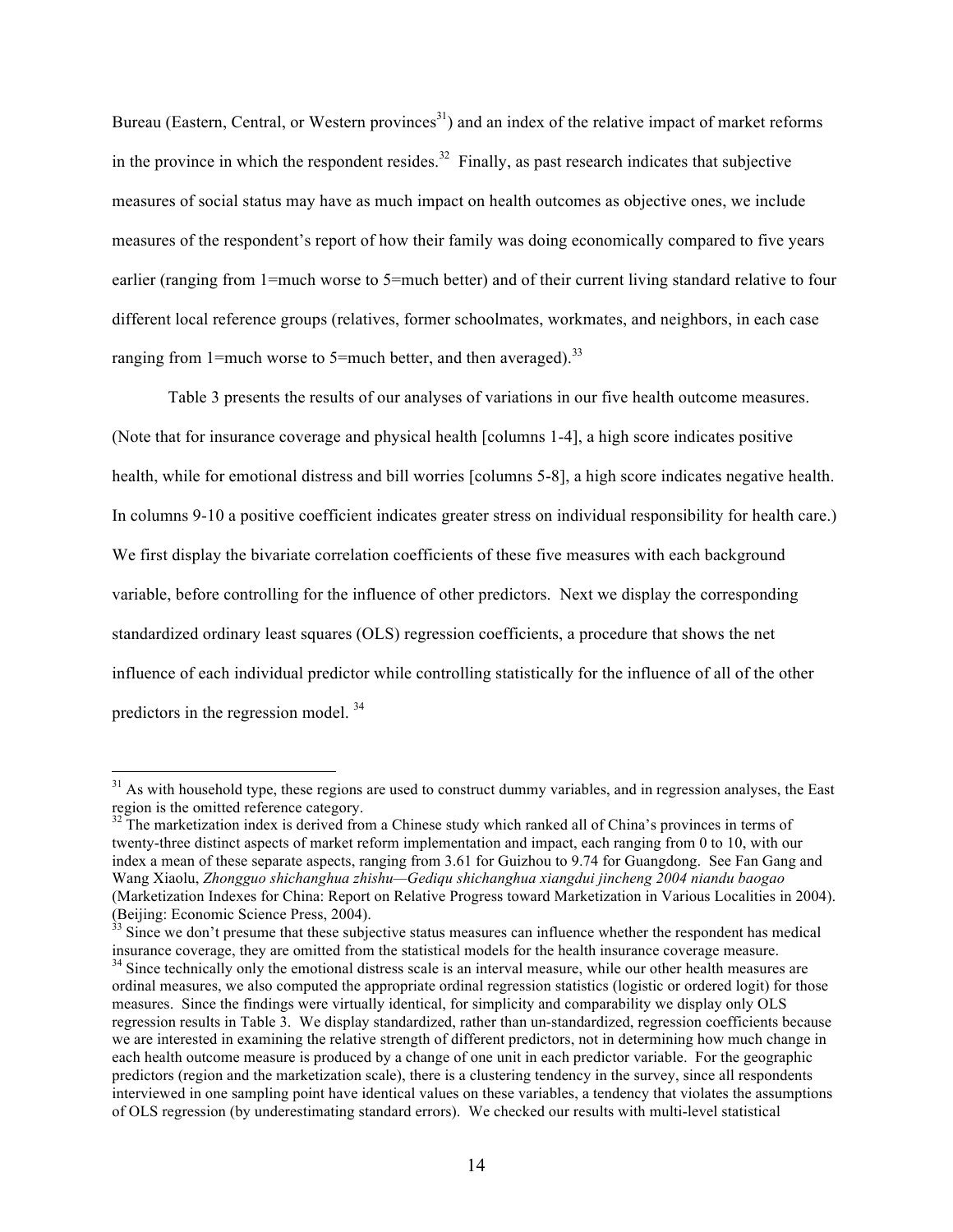#### (Table 3 about here)

The first two columns in Table 3 show the influence of various background predictors on whether the respondent has public medical insurance coverage or not. The regression coefficients in column 2 yield few surprises. Compared with urban citizens, both villagers and migrants are significantly less likely to have coverage. Even when household types are controlled for, other indicators of social status are significantly associated with medical insurance coverage, with the well-educated, those with high family incomes, CCP members, and those with ties to SOEs (and also females and married individuals) favored in this respect. Taken together the predictors we use in the regression model explain 29% of the variation in who has medical insurance coverage. These results confirm the figures in Table 1--high status respondents were in 2004 likely to have medical insurance coverage, while their low status counterparts were not.

However, the results in the remainder of Table 3 reinforce the greater complexity we saw earlier. Turning first to the predictors of self-reported physical health (in columns 3 and 4), once we control for other variables via regression, we see several expected patterns—for those who are better educated, are Han, are CCP members, have ties to SOEs, and who are covered by health insurance to report significantly better health than other respondents, while women report poorer health. In addition we see strong associations with the two subjective status measures, with those who say their families are doing better than they were five years earlier and those who report higher status than others in their local reference groups rating their current physical health better.<sup>35</sup> However, other patterns are less expected. There is no net association between family income and self-reported health, once other measures are

procedures, and "downgraded" in Table 3 those coefficients which were no longer statistically significant. The result of this correction was that none of the geographic predictors employed in the regressions retained conventional significance levels.<br><sup>35</sup> As in other societies, there is no way to tell the dominant direction of causation in such associations between

status and health. Does high status convey health benefits, or do the healthy achieve higher status in society?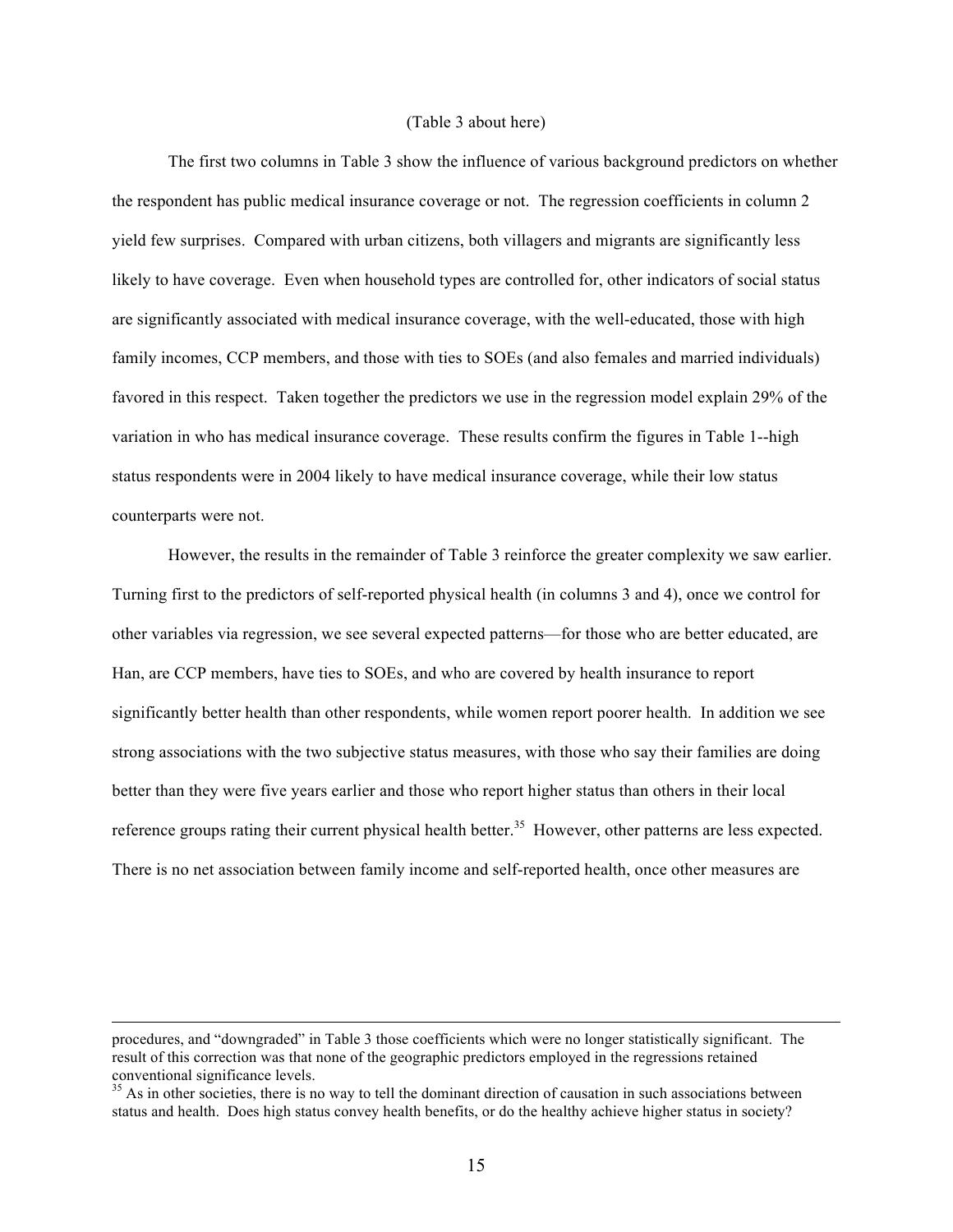controlled for statistically, and there is some evidence of a curvilinear association with age, with the middle-aged rather than the elderly reporting the worst physical health.<sup>36</sup>

However, the most surprising patterns are in the first panel of Table 3, confirming our second puzzle. The association between rural origins and positive self-reported physical health is not spurious, since even when we control for other background factors, both villagers and migrants rate their current physical health significantly better than do urban citizens.

Broadly speaking, we see similarly mixed patterns in models explaining variation in emotional distress scores (in columns 5 and 6). In contrast to physical health, years of education and CCP membership are not significant predictors of levels of self-reported emotional health, but women are again more likely to report poor emotional health, while married people, ethnic Han, and those who are covered by medical insurance are less likely to do so. Once again subjective social status measures are strong predictors--those who feel their families are doing better than five years earlier and better than their peers are significantly less likely to report emotional problems. The curvilinear age pattern is even stronger for emotional than for physical health, with the middle aged most likely to report emotional problems.<sup>37</sup>

Once again our major focus is on the figures in the first panel of Table 3. Once we control for other factors, both rural residents and migrants report significantly better emotional health than urban citizens. Note that in Table 2 and in the correlations in column 5 of Table 3 emotional distress scores do not differ significantly across household registration types. Once we control for other social background factors, however, a net tendency for rural-origin to be associated with significantly better emotional health

<sup>&</sup>lt;sup>36</sup> The negative association between age and physical health in combination with the positive association with agesquared indicates a curvilinear relationship, although only the former is statistically significant. We also expect to find a positive association between being married and self-reported physical health, but the net association here is close to zero.

 $37$  Once again family income, generally a strong predictor of health outcomes in other societies, is not a significant net predictor of the self-reported emotional health of China survey respondents.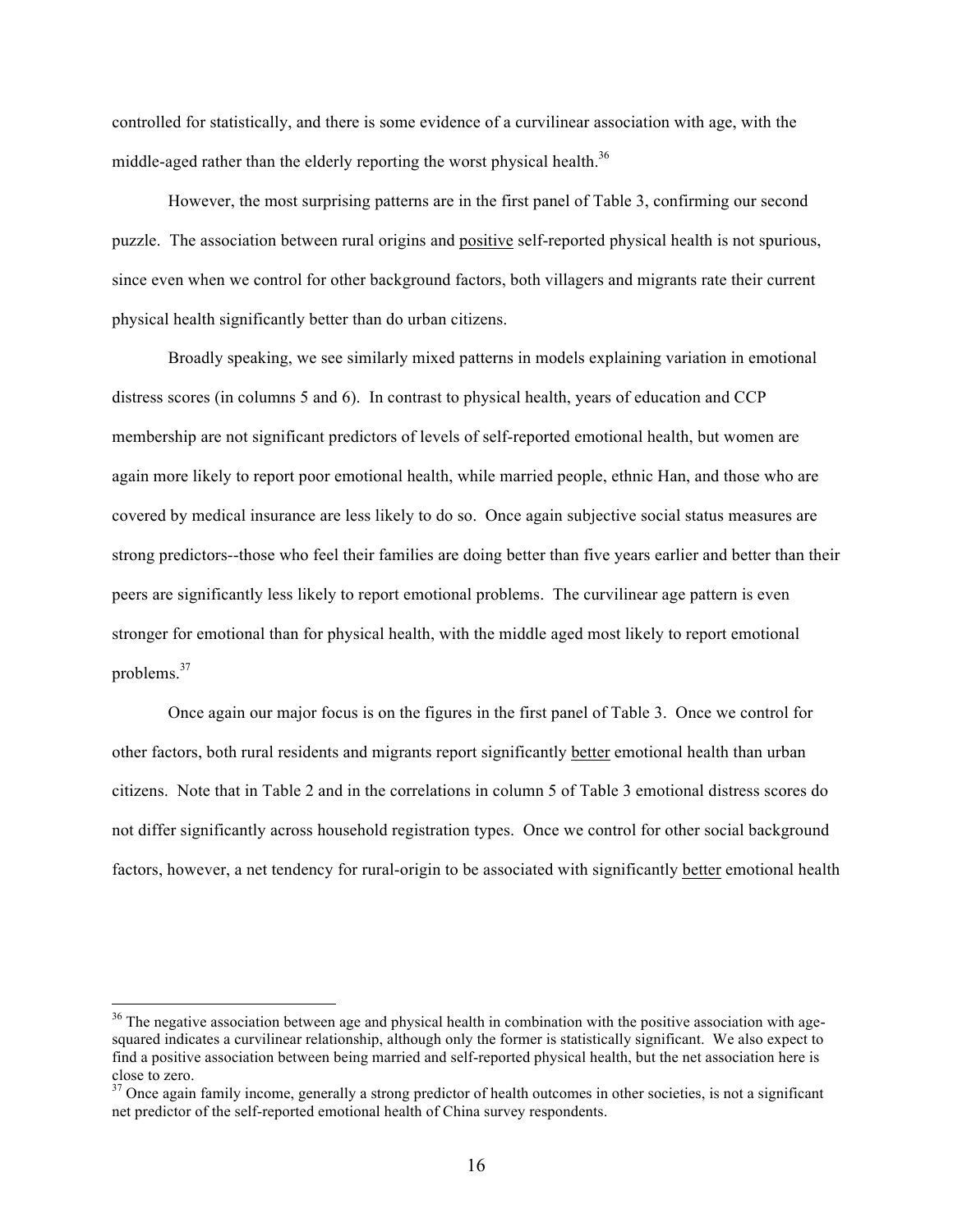appears. Thus for both physical and emotional health, once we control for other social background predictors, villagers and migrants rate their health in 2004 better than do urban citizens.<sup>38</sup>

Our fourth health outcome measure, the level of worries about being able to pay for a future medical emergency, again displays both expected and unexpected patterns. Those with high incomes and with medical insurance coverage are as expected less worried about paying for future medical emergencies, as are those who feel that their families are doing better than five years earlier and better than their local peer groups, while women are slightly more likely to be worried on this score. And it is the middle aged rather than the elderly who are most worried about paying for future medical emergencies, net of other influences, repeating a pattern seen earlier.

Once again it is the associations in the first panel of Table 3 that are surprising. Net of other factors, villagers are significantly less likely than urban citizens to have anxieties about future medical expenses. Migrants do not differ significantly from urbanites on this question, but even this null finding is surprising. In sum, not only in regard to self-rated physical and emotional health, but also in regard to anxieties about future medical bills, China's rural-origin citizens give more positive responses than we would expect them to, given both the comparative evidence on status differentials in health in other societies and the diverging trends in incomes and health insurance coverage in China after market reforms.

The final health-related measure in Table 3 concerns who should have the major responsibility for health care, the government versus individuals and families (see columns 9-10). One might assume that disadvantaged groups would advocate government provision of health care, while their higher status fellow citizens would be more willing to take individual responsibility for medical bills. However, the

<sup>&</sup>lt;sup>38</sup> We noted earlier that the "healthy migrant" effect might help explain migrants having better health status than urban citizens. See Therese Hesketh, Ye Xuejun, Li Lu, and Wang Hongmei, "Health Status and Access to Health Care of Migrant Workers in China," *Public Health Reports,* 123 (2008): 189-97. However, such a healthy migrant effect cannot explain why on both physical and emotional health measures, it is rural residents who give the most positive reports, net of other factors. Self-rated physical health and emotional distress measures are themselves strongly and negatively correlated  $(r=-.41***)$ . We know from research elsewhere that emotional distress can have a negative effect on physical health and that physical health problems can cause emotional distress. We do not include emotional distress in our regression model for physical health in Table 3, nor do we include physical health in our model for predicting emotional distress, since there are no sound reasons for deciding the causal direction in this reciprocal relationship.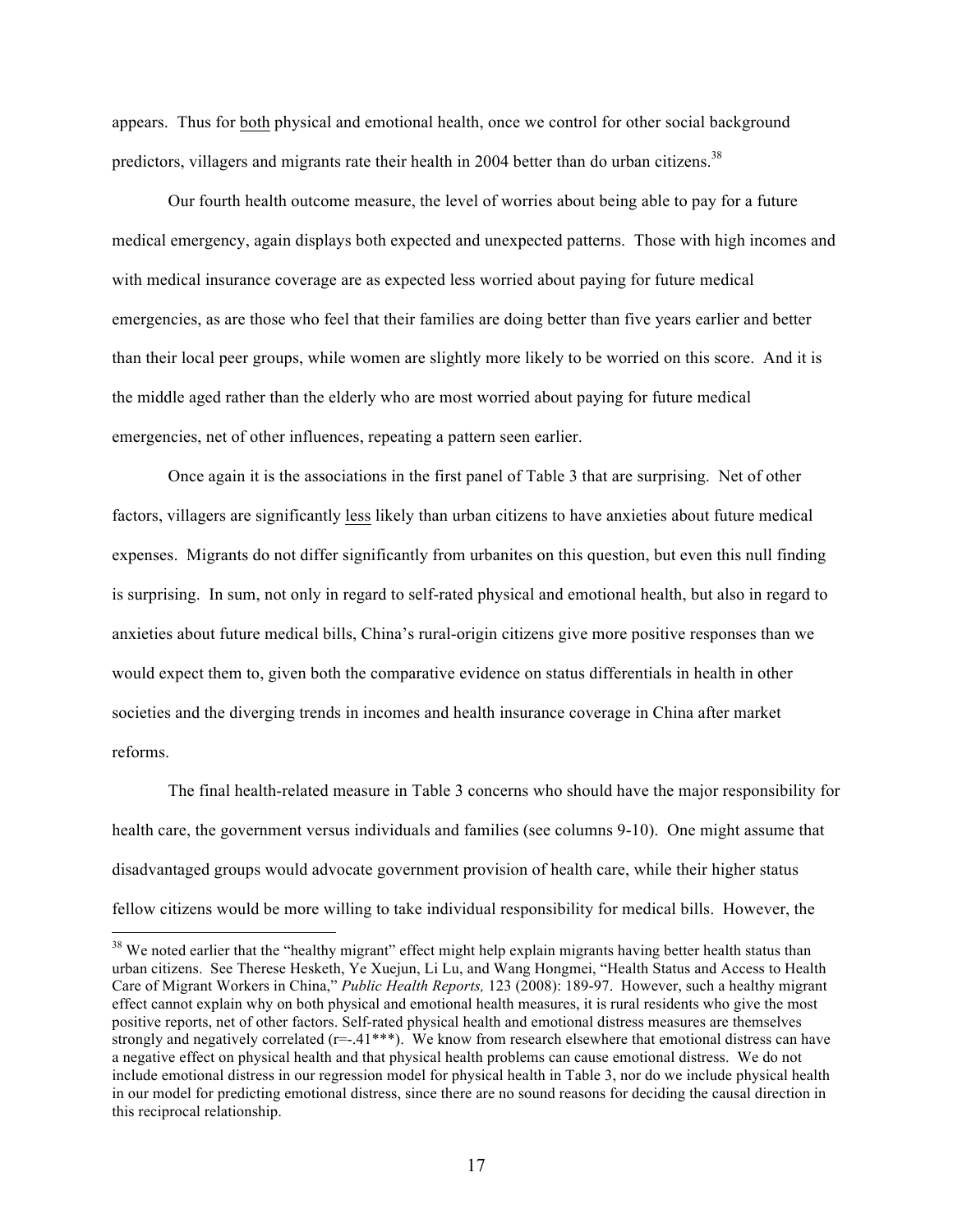patterns in Table 1 contradicted this expectation, and the regression results in Table 3 reinforce this contradiction. To be sure, net of other factors those with high incomes, CCP members, and those who feel they are doing better than five years earlier and better as well than their peers tend to favor individual responsibility for health care. However, the most striking patterns again occur in the first panel of Table 3, where both villagers and migrants are significantly more likely than urban citizens to favor individual responsibility for health care. Furthermore, the net effect of being highly educated or having ties to a state-owned enterprise is to favor government rather than individual responsibility for health care. These latter patterns suggest the lingering influence of a tendency for those who were favored "supplicants to the socialist state" during the Mao era to prefer to rely on state largesse today, an explanation to which we return below. 39

### *Why Do China's Farmers and Migrants Report Better Current Health Status?*

How can we explain this unexpected pattern of villagers and migrants reporting better physical and emotional health than urban citizens? Is China an exception to the worldwide tendency for high status groups to be healthier than low status groups? Not really. For other status variables except household type, we see many positive associations between status and health in Table 3. We also have abundant outside evidence that the health profile of rural Chinese is inferior to urban Chinese. For example, life expectancy estimates are higher in all periods for urban Chinese, and infant and maternal mortality rates are higher in the countryside, as is the prevalence of tuberculosis and other infectious diseases.40 In the emotional realm, we also know that China is distinctive in having substantially higher

 $39$  The phrase "supplicants to the socialist state" is adapted Deborah Davis, "Urban Families: Supplicants to a Socialist State," in D. Davis and S. Harrell, eds., *Urban Families in the Post-Mao Era*. (Berkeley: University of California Press, 1993).

<sup>&</sup>lt;sup>40</sup> See Yip, "Disparities in Health Care and Health Status;" Zhongwei Zhao, "Income Inequality, Unequal Health Care Access, and Mortality in China," *Population and Development Review*, 32 (2006): 461-83; United Nations Development Program, *Human Development Report China 2007/08: Access for All; Basic Public Services for 1.3 Billion People* (Beijing: China Translation and Publishing Corporation, 2008); and Zimmer et al, "An Examination of Urban Versus Rural Mortality in China."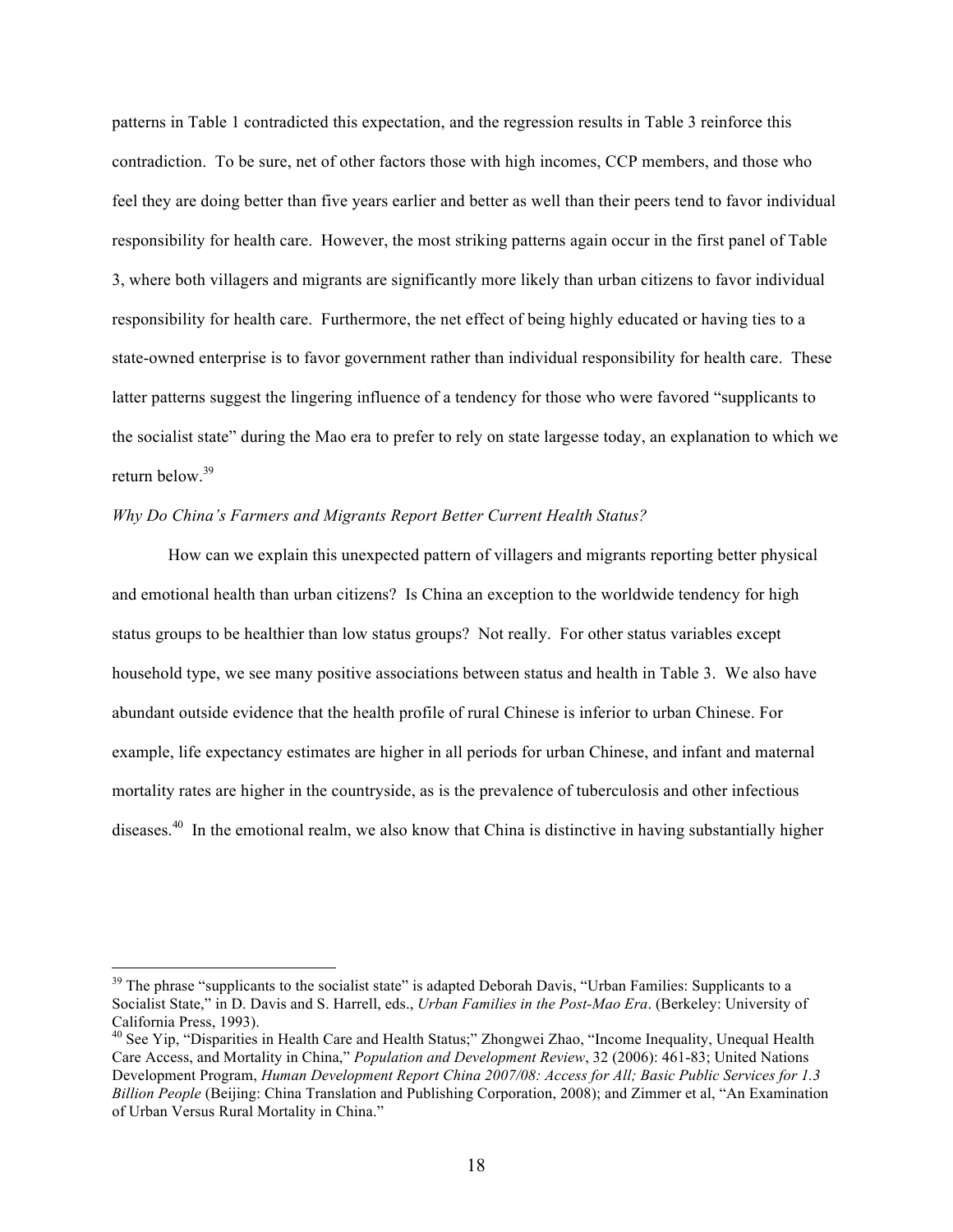suicide rates in rural than in urban areas.<sup>41</sup> How can we account for the fact that Chinese of rural origin rate their health much more positively than their objective circumstances seem to warrant?

As in addressing the first puzzle, our answer to this question must be somewhat speculative. We start by noting again that our 2004 health measures are self-reported assessments and that we do not have blood or urine tests, physician exams, or other objective indicators of health status. This feature does not mean that such self-reported data are misleading or invalid as measures of current health status. In fact past studies in other societies indicate that the kind of survey-based self-assessments of current physical health such as we employ here are very accurate predictors of future mortality, perhaps even better than more objective measures.<sup>42</sup> However, it nonetheless seems likely that subjective influences play a large role in shaping survey responses about current health status.<sup>43</sup>

How do subjective influences help explain why in 2004 villagers and migrants reported better physical and emotional health than urban citizens?<sup>44</sup> In part this may be a matter of lower expectations of Chinese with rural roots, at least for self-assessed current physical health. They may be less likely than urbanites to view such things as headaches, chronically upset stomachs, and toothaches as problems that require medical treatment. Rural-origin respondents are also less likely than urbanites to be aware of health problems they have. Since they are much less likely than urban citizens to have health insurance and to receive regular physical examinations, as well as less exposed to mass media stories about societal

<sup>&</sup>lt;sup>41</sup> See the evidence presented in Phillips, et al., "Suicide Rates in China, 1995-99." However, a disproportionate number of China's rural suicides represent reactions of young women to severe family conflicts, so this rural-urban disparity may not be a good objective indicator of more general and less severe patterns of anxiety and stress of the sort tapped by our survey questions.

<sup>&</sup>lt;sup>42</sup> See, for example, E. Idler and Y. Benyamini, "Self-rated Health and Mortality: A Review of Twenty-seven Community Studies," *Journal of Health and Social Behavior*, 39 (1997): 21-37. For China one longitudinal study found that if a family member over age 50 was reported to be ill or had been sick during the prior four weeks, other things being equal they were more than twice as likely as others to have died by the later waves of the survey. See again Zimmer et al., "An Examination of Urban Versus Rural Mortality in China."

The associations between our survey health measures and gender, age, and status compared with five years earlier and with peers all point to the role of subjective influences. In the case of age, the unexpected curvilinear trend, with the middle aged reporting the worse health and most health worries, may reflect the continuing impact of the disruptions of the Cultural Revolution (1966-76) on the lives and careers of those most affected (often referred to as China's "lost generation").

<sup>&</sup>lt;sup>44</sup> It is worth noting that some objective differences in the typical situation of villagers and migrants versus urbanites should foster better health among the former groups, including higher levels of physical exercise, lower-fat diets, less exposure to air pollution, and less prevalent obesity. However, these advantages are unlikely to overcome the impact of lower incomes and educational levels, poorer sanitary conditions, and other factors that favor urbanites.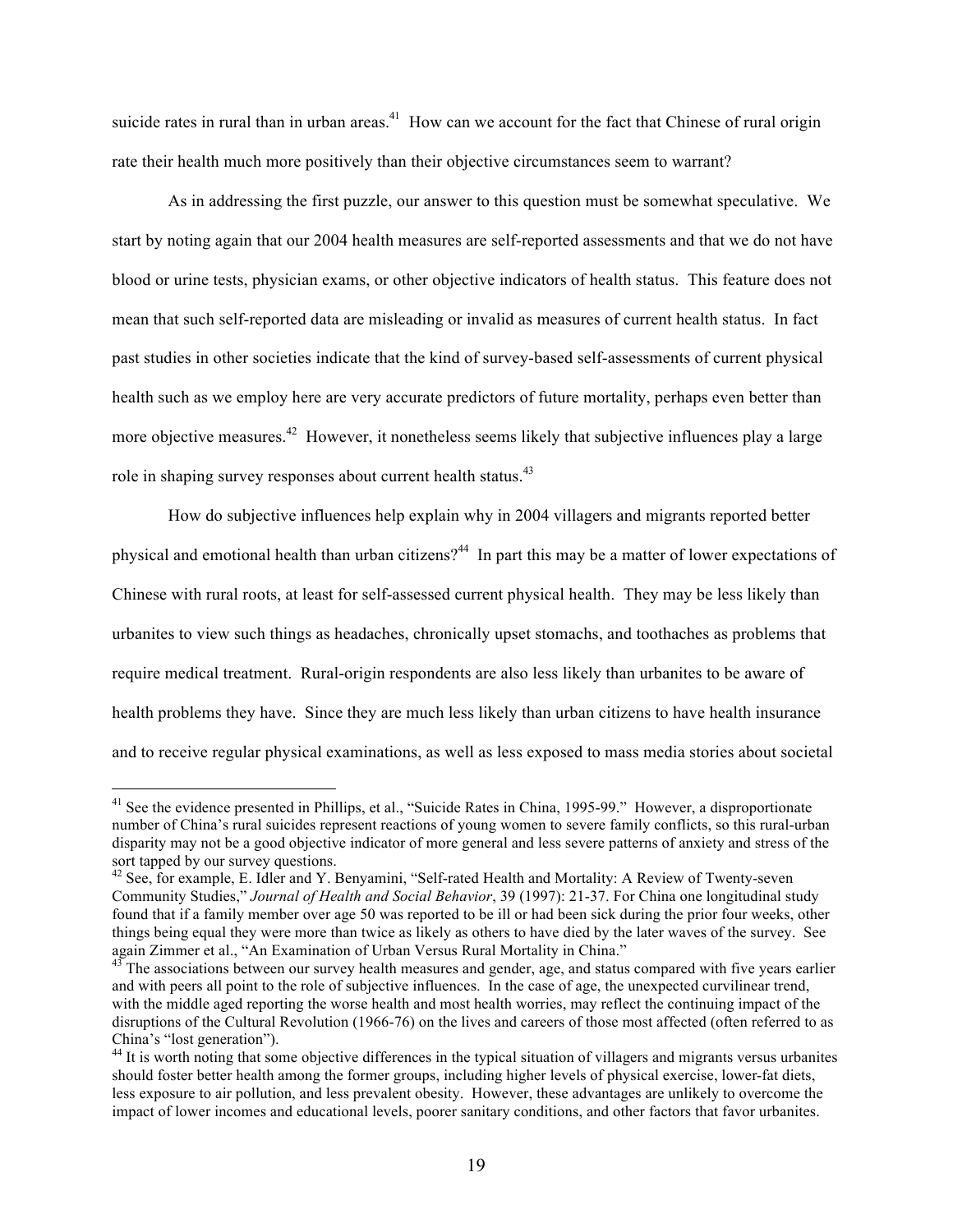health risks and problems, they may be less aware of and concerned about their own health than they should be (for example, if they have high blood pressure, elevated cholesterol, or an undetected tumor). In short, some combination of lower expectations and lower awareness of health problems may contribute to the higher scores of rural-origin respondents on self-rated physical health.<sup>45</sup>

However, these considerations don't apply so readily to the significantly lower regression coefficients of villagers and migrants on the emotional distress scale. It is not clear why different expectations and awareness should lead urbanites to be more predisposed than rural residents or migrants to feel or acknowledge worries about small things, having difficulty sleeping, or the other emotional distress signals we inquired about.

In addition to differing expectations and awareness, it is worth considering the role of past personal and family experiences in shaping current assessments of both physical and emotional health. During the Mao era, rural residents were subjected to a form of subordination and systematic discrimination that was tantamount to "socialist serfdom." They were forbidden to migrate elsewhere in search of better opportunities as Chinese villagers had done for centuries and also forbidden to undertake extensive handicraft, construction, marketing, or small business activities in order to improve their lot. Instead they were required to participate in collectivized agriculture (mainly growing grain) while being deprived of the many subsidies and welfare benefits, not to mention state investment largesse, enjoyed by urban residents.<sup>46</sup> More rural than urban residents also have active memories of meager diets during the Mao era, consisting largely of cereals, with little meat or fish, fresh fruits, tofu, or peanuts, and active memories or family recollections as well of the mass famine deaths that racked the countryside 45 years

<sup>&</sup>lt;sup>45</sup> One recent China survey employed a more complex and concrete 16 item index of self-reported physical health (covering mobility, pain and discomfort, vision problems, energy, and other domains) and also found in a regression analysis significantly lower health scores for urban respondents than rural ones, a finding the authors of the study attributed to differential expectations. See Ajay Tandon, Juzhong Zhuang, and Somnath Chatterji, "Inclusiveness of Economic Growth in the People's Republic of China: What Do Population Health Outcomes Tell Us?" *Asian Development Review,* 23 (2006): 53-69. Another survey found that saying that an older family member was currently ill or had been sick within the past four weeks was significantly more common for urban than for rural respondents. See Zimmer, "An Examination of Urban Versus Rural Mortality."

 $46$  As noted earlier, an abundant literature documents the systematic discrimination against rural areas and residents during China's socialist era. See the overview presented in Whyte, ed., *One Country, Two Societies.* In the Mao era strict controls over migration meant that the category of migrants essentially did not exist. In China today, in contrast, the number of migrants is variously estimated at anywhere from 130 to 200 million.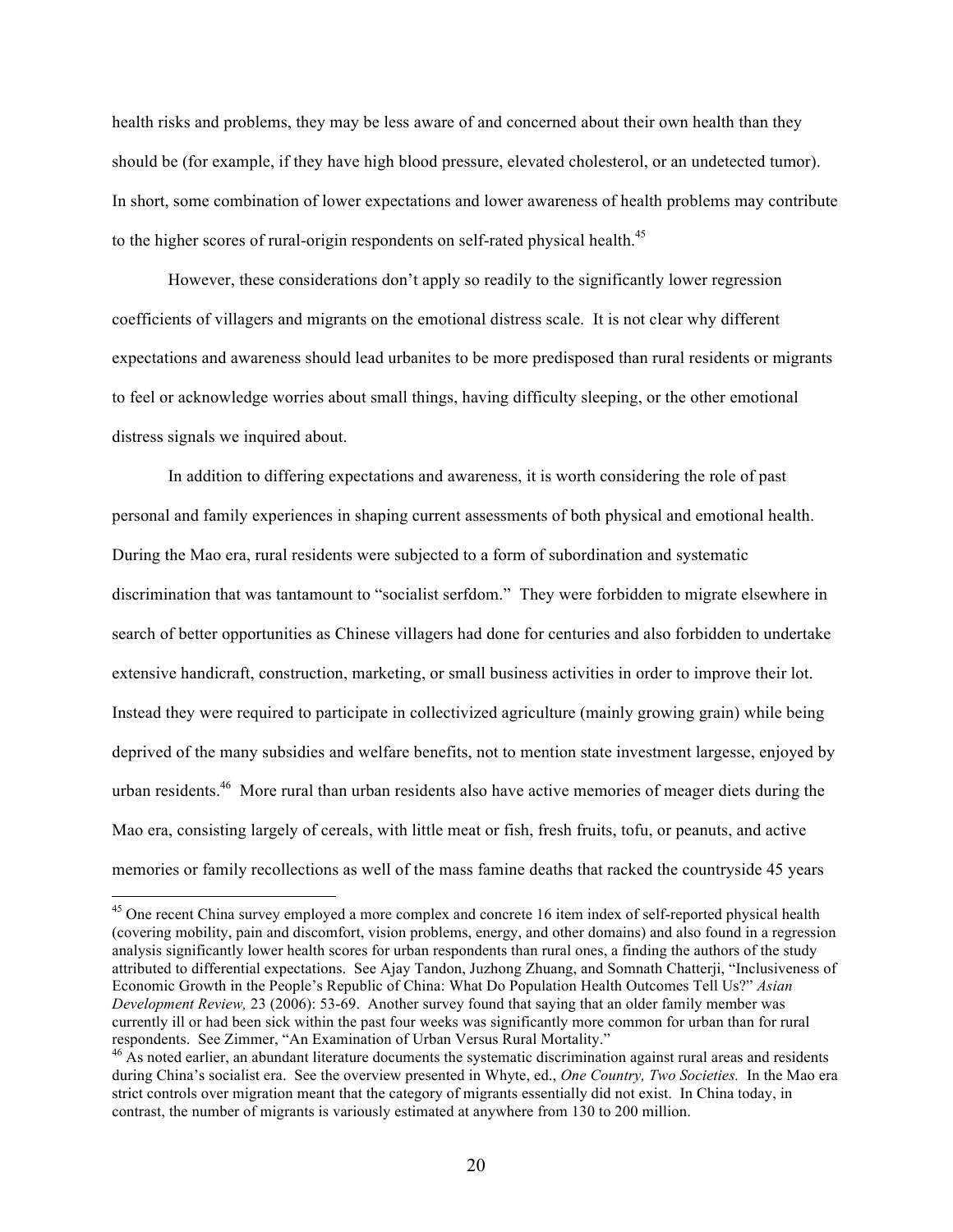prior to our survey, the product of Mao's failed Great Leap Forward campaign. State policy fostered a network of low quality health providers by the end of the Mao era, but thereby also put the health needs of villagers at the mercy of the questionable judgments of these local gate-keepers.

Given this historical context, the market reforms and other changes implemented in China after 1978 represent a form of "liberation" from socialist serfdom for those of rural origin. They now can partially or completely abandon farming in favor of rural factory work, commerce, construction, or other trades, and they can leave the village entirely to seek opportunities in the city, although as migrants they still remain second-class citizens compared to those with urban registrations. Their diet has improved considerably, as has their access to running water and improved sanitation facilities, as well as to urban hospitals, as noted earlier. Given the suppressed standard of living and persistent hunger of rural residents during the Mao era, in some sense they had nowhere to go but up as a result of market reforms. And in fact larger proportions of both rural residents (66.1%) and migrants (76%) reported that their families were doing better in 2004 than five years earlier, both figures surpassing the proportion of urban residents who reported improvement  $(59.1\%)$ .<sup>47</sup> In other words, even though a majority of respondents of all types reported improved standards of living and optimism about the future, rural residents and migrants were significantly more likely than urbanites to do so.

The less optimistic outlook of China's urbanites reflects the more complex consequences of market reforms in the cities. Although many urbanites have prospered during the reform era, and in fact the urban-rural gap in average incomes has widened in recent years, there is also a substantial minority of city dwellers who have lost out and continue to have their livelihoods threatened. In the socialist era the workings of employment and labor assignment institutions essentially eliminated unemployment, while urbanites benefited from the employment and benefit security that derived from the leadership's urban priorities. In the wake of the reforms, and particularly since the mid-1990s as a result of the drive launched by then-Premier Zhu Rongji to reform state enterprises by "smashing the iron rice bowl," substantial numbers of urban residents have lost jobs, had their firms go out of business, seen their

 $47$  This question was used as the first subjective status variable in Table 3.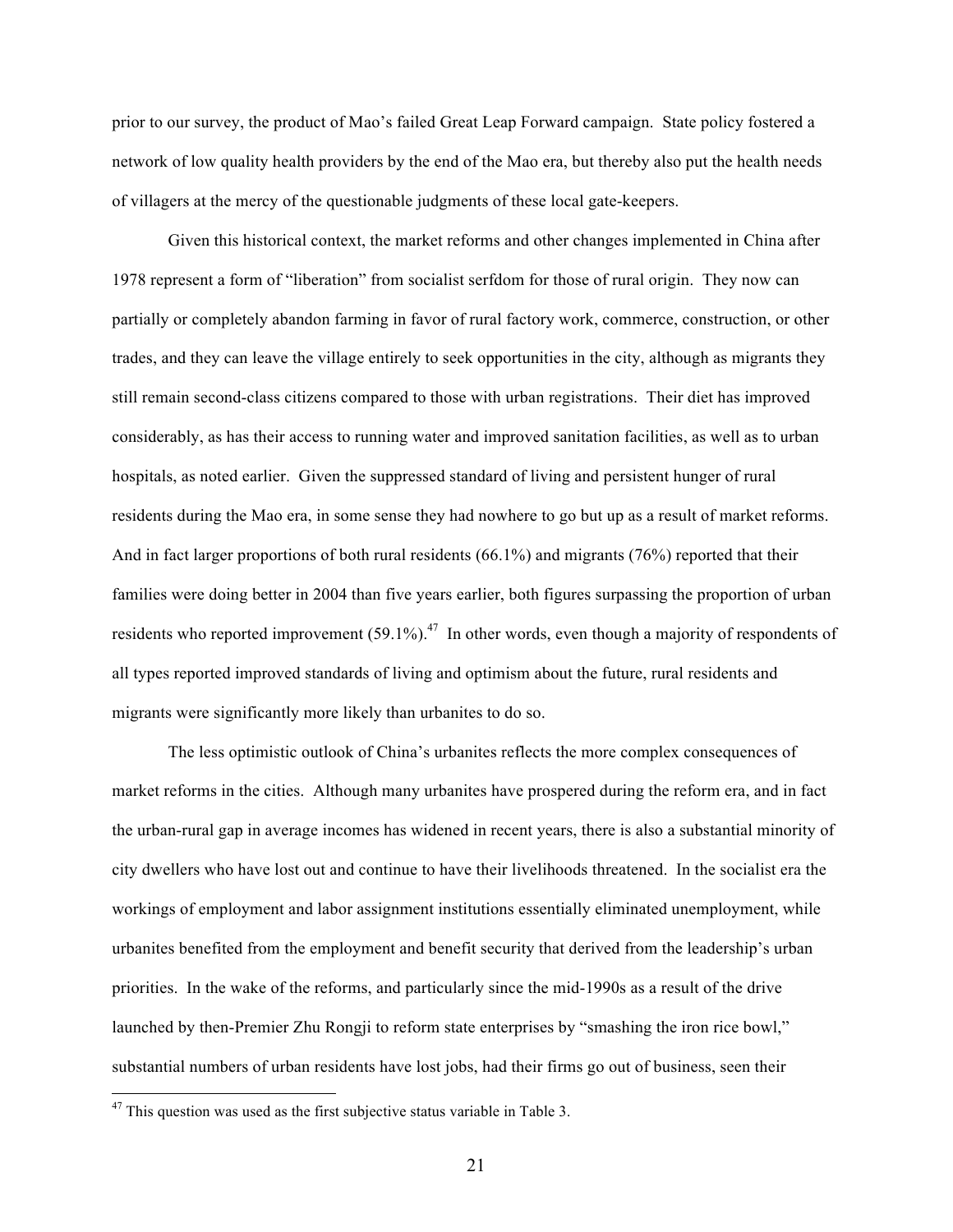compensation and benefits slashed, or have suffered other setbacks leading to descent into poverty.<sup>48</sup> Ways in which the post-1978 changes have posed increased threats to health in the form of rising obesity, increased air and water pollution, and new epidemic diseases (e.g. SARS, H1N1 flu) are also likely to more apparent to urban citizens than to their rural-origin counterparts. Urbanites are also particularly affected by the current excess demand and overcrowding of city hospitals.

These contrasting recent experiences help explain a common pattern found in other results from the 2004 survey--for respondents with rural origins to have more positive views of market reforms than their counterparts of urban origin, more acceptance of current patterns of inequality, and more optimism about getting ahead in the future.<sup>49</sup> It seems likely that these contrasts in recent experiences are an additional influence that inclines rural residents and migrants to feel better than urbanites about their current physical health and to report fewer symptoms of emotional distress, despite their lower objective social and economic status. The influence of diverging personal experiences under socialism and since may also explain why, net of other factors, villagers are significantly less likely than urban citizens to be worried about paying future medical bills, while migrants are at least no more likely than the comparison group to have such worries (see columns 7-8 in Table 3), even though in terms of income and health insurance coverage, urbanites should have much less reason to worry.

We also noted a strong tendency for rural residents and migrants to be more accepting than urbanites of individual and family responsibility for health care, a difference likely rooted in the fact that under socialism the government mostly provided subsidies and benefits to urbanites while imposing restrictions and controls on the rural population. China's rural citizens, even though they remain on average poorer than their urban counterparts, are more confident of their ability to benefit from market reforms and less inclined to rely on state largesse, and we presume that this confidence carries over to some extent into their optimism about securing needed medical care and better health. In sum, lower

 <sup>48</sup> See Azizur Khan and Carl Riskin, *Inequality and Poverty in China in the Age of Globalization*. (New York: Oxford University Press, 2001).

<sup>49</sup> These findings are summarized in Whyte, *Myth of the Social Volcano*. See also Chunping Han, *Rural-Urban Cleavages in Perceptions of Inequality in Contemporary China*, unpublished doctoral dissertation, Department of Sociology, Harvard University, 2009.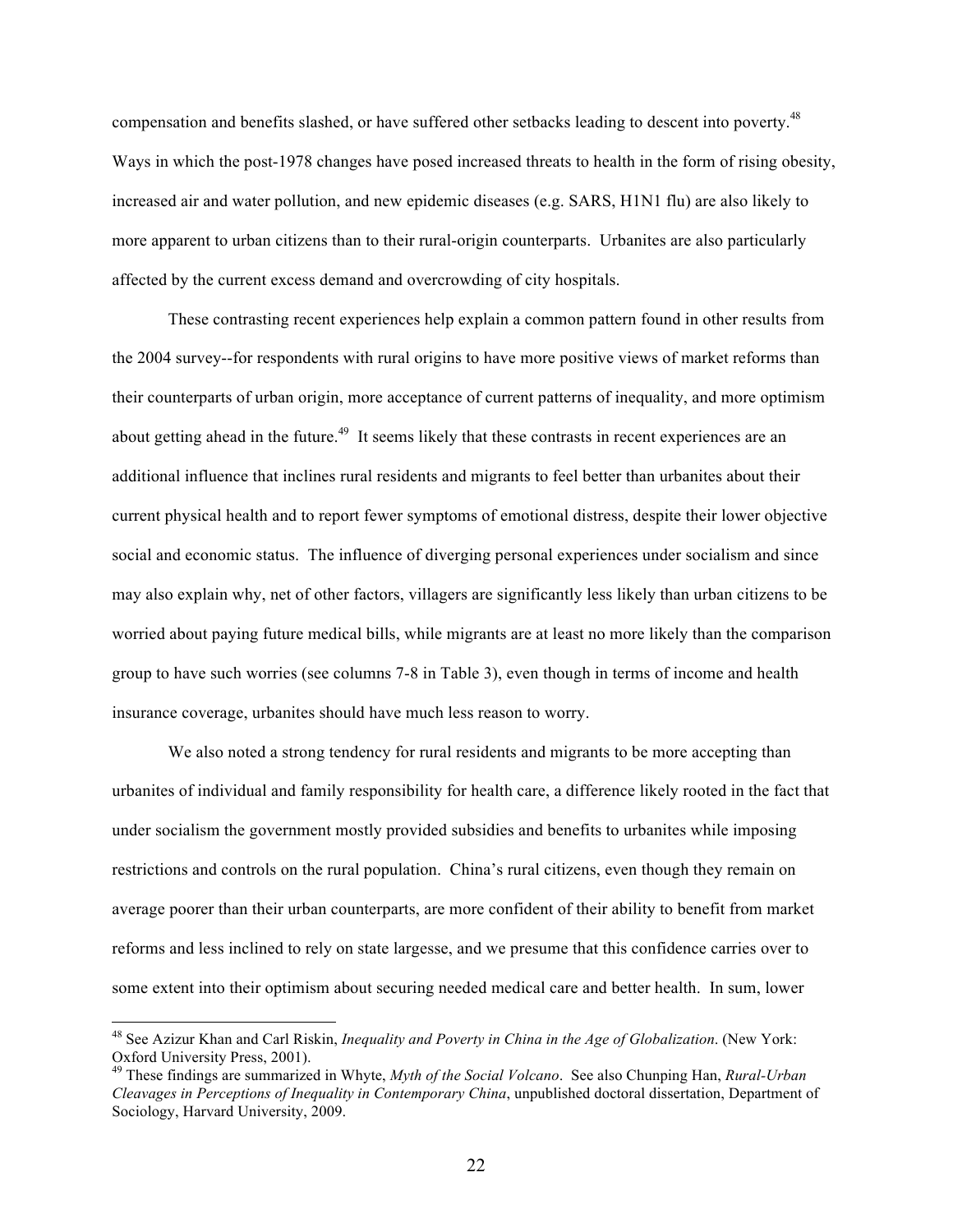expectations and less awareness of health problems may partially explain the second puzzle of why more Chinese of rural origins than urbanites rate themselves healthy physically and emotionally. However, contrasts in the nature of life under socialism in the past and the differential consequences of market reforms likely also play a powerful role in explaining why on average rural residents and migrants rate their current physical and emotional health so positively.

#### **Conclusions**

China's post-1978 market reforms dismantled key features (such as near-universal basic medical insurance coverage) of what had been quite a successful health care system. Numerous critical voices have been raised since, within China and outside, condemning the altered health care system as not promoting or even as undermining the health status of the population.

One recent analysis portrays the Chinese health care system as in crisis, with potentially dire consequences:

Gaps in health care are an important reason for growing anger in some rural districts toward the Chinese government, the Chinese Communist Party, and China's new, wealthy elite and are contributing to increasingly frequent local riots and disturbances in rural China. In a country where threats to established political authority (such as the communist revolution itself) have sprung up for millennia from the grievances of an impoverished peasantry, the consequences of differentials between rural and urban health care carry profound political significance for the Chinese leadership. $50$ 

Although the Chinese health care system early in the new millennium faced (and will continue to face) very serious challenges and problems, our analyses suggest that such statements are excessively apocalyptic. Despite the threats to citizen health represented by the sharp reductions in medical insurance coverage, rising costs of medical care, and unequal access, China nonetheless has made dramatic progress in improving the health of its population in the three decades since market reforms were launched.<sup>51</sup> By

 $<sup>50</sup>$  Blumenthal and Hsiao, "Privatization and its Discontents," p. 1168.<br><sup>51</sup>Some analysts contend that even if China's market reforms did not reverse the Mao-era trend of improved life</sup> expectancy, they resulted in much slower improvement. See, for example, Amartya Sen, "Life and Death in China: A Reply," *World Development*, 9 (1992): 1305-12; Shaogang Wang, "China's Health System: From Crisis to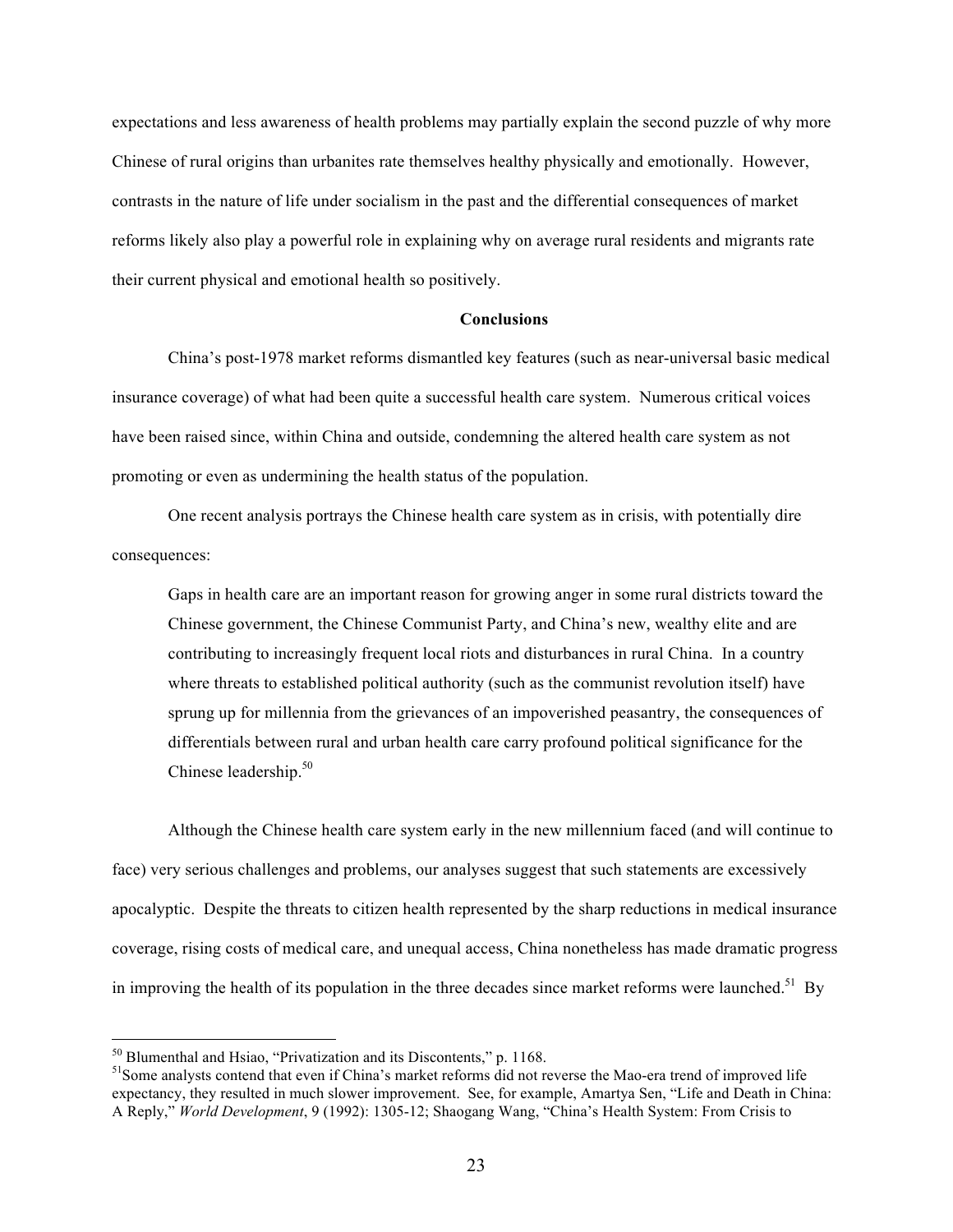almost any indicator the average Chinese is healthier today than at the end of the Mao era. The deterioration in life expectancy and other health indicators that occurred in Russia and many countries in Eastern Europe was avoided in China.

Furthermore, this improvement in average health was not driven primarily by improvements in the health of the wealthy and successful. To a considerable extent the improvements in health since 1978 have been broadly shared. To be sure, considerable gaps remain between the health status of China's urban and rural citizens, the wealthy and the poor, and residents of rich coastal provinces and poor inland locales. It turns out that China is not, after all, an exception to the worldwide pattern of advantaged citizens having better health than their less fortunate countrymen. Objective health indicator data from prior research show, in particular, that the average Chinese urban citizen is healthier than the average villager or urban migrant.<sup>52</sup> However, despite ominous warnings and claims to the contrary, the gains in the health of urban citizens have not come at the expense of their rural-origin fellow citizens, and by some measures (such as infant and maternal mortality rates) the urban-rural health gap has actually declined in recent years.<sup>53</sup>

 Furthermore, the survey evidence in the latter part of this paper doesn't suggest growing anger in rural areas regarding health inequalities. As of 2004, at least, Chinese of rural origin, both villagers and urban migrants, had more positive views of their own health and about their ability to deal with medical costs than we would expect, and in many respects more positive views than their urban fellow citizens.<sup>54</sup> While the reasons for this surprising optimism are no doubt complex, we suggest that not only differing

Opportunity," *Yale-China Health Journal*, 3 (2004): 5-49. However, an increase of roughly 14 years in life expectancy at birth over 30 years, between the mid-1970s and 2005 (see Banister's estimates in fn. 8), and the convergence with the rates of much richer countries such as Poland and Hungary shown in Figure 1, is a substantial accomplishment. Furthermore, in any society the rate of improvement in life expectancy slows once the leading causes of mortality become chronic rather than infectious diseases. See the discussion in Banister and Hill,

<sup>&</sup>lt;sup>52</sup> See Yip, "Disparities in Health Care and Health Status;" Zhao, "Income Inequality, Unequal Health Care Access, and Mortality in China; " Zimmer et al., "An Examination of Rural Versus Urban Mortality in China." Even for life expectancy at birth, where the urban-rural gap increased between 1990 and 2000 (from 3.5 to 5.5 years), the rural indicator has continued to improve—from 67 years in 1982 to 69.2 years in 1990 and 70.6 years in 2000 (estimates courtesy of Cai Yong).<br><sup>53</sup> See the figures cited in Yip, "Disparities in Health Care and Health Status."<br><sup>54</sup> Whyte is directing a follow-up national survey in China on these same issues in 2009, and the data f

survey will be used to examine changes in attitudes toward health care and other issues since 2004.